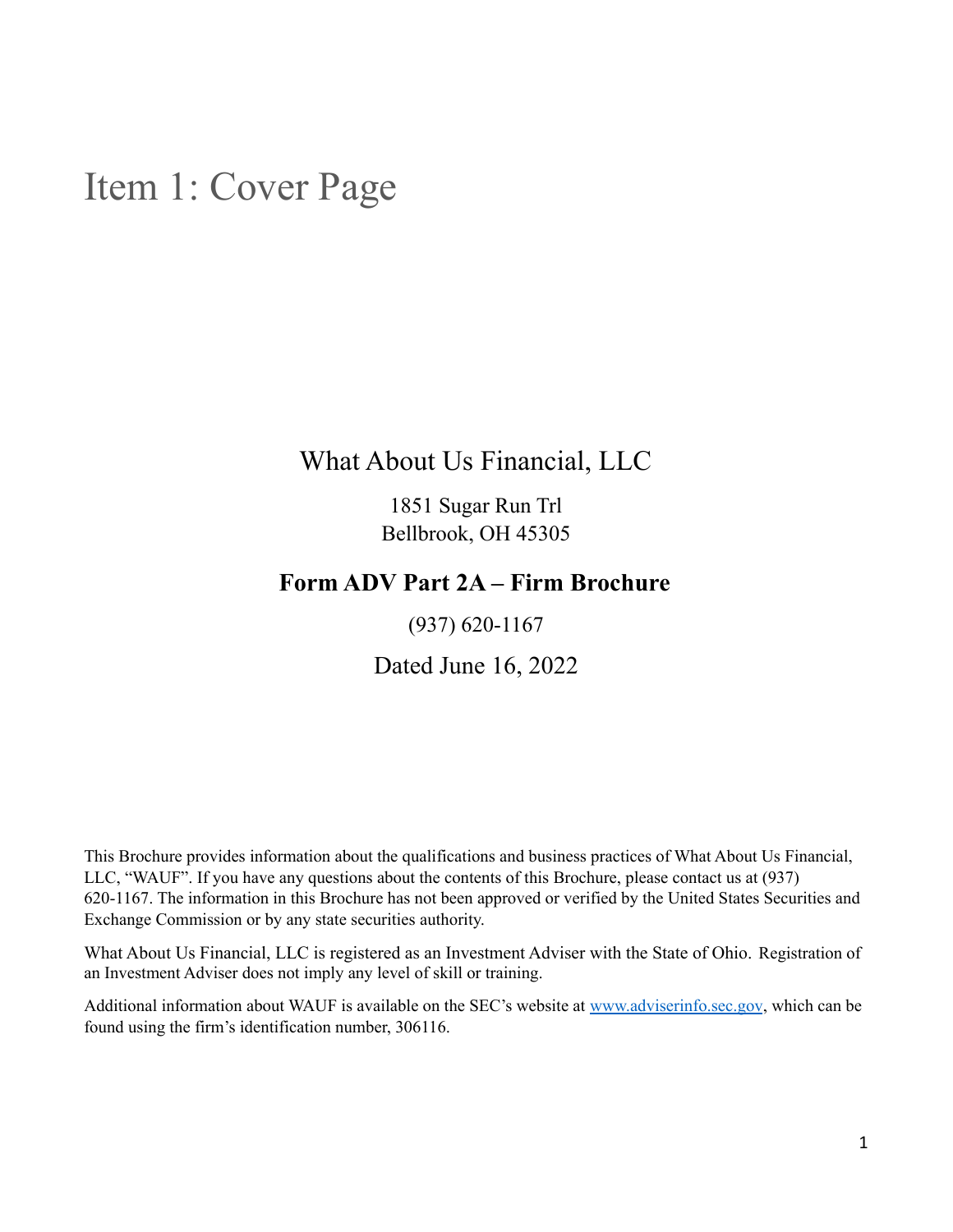## <span id="page-1-0"></span>Item 2: Material Changes

Since the previous annual update of this brochure on February 4, 2022, the following material changes have been made to this version of the brochure:

- Item 5 has been amended to remove the minimum \$100 annual fee.
- Austin Barnard was added as an Investment Adviser Representative in June 2022.

Future Changes

From time to time, we may amend this Disclosure Brochure to reflect changes in our business practices, changes in regulations, and routine annual updates as required. Either this complete Disclosure Brochure or a Summary of Material Changes shall be provided to each Client annually and if a material change occurs in the business practices of What about Us Financial, LLC.

At any time, you may view the current Disclosure Brochure online at the SEC's Investment Adviser Public Disclosure website at [http://www.adviserinfo.sec.gov](http://www.adviserinfo.sec.gov/) by searching for our firm name or by our CRD number 306116.

You may also request a copy of this Disclosure Brochure at any time, by contacting us at (937) 620-1167.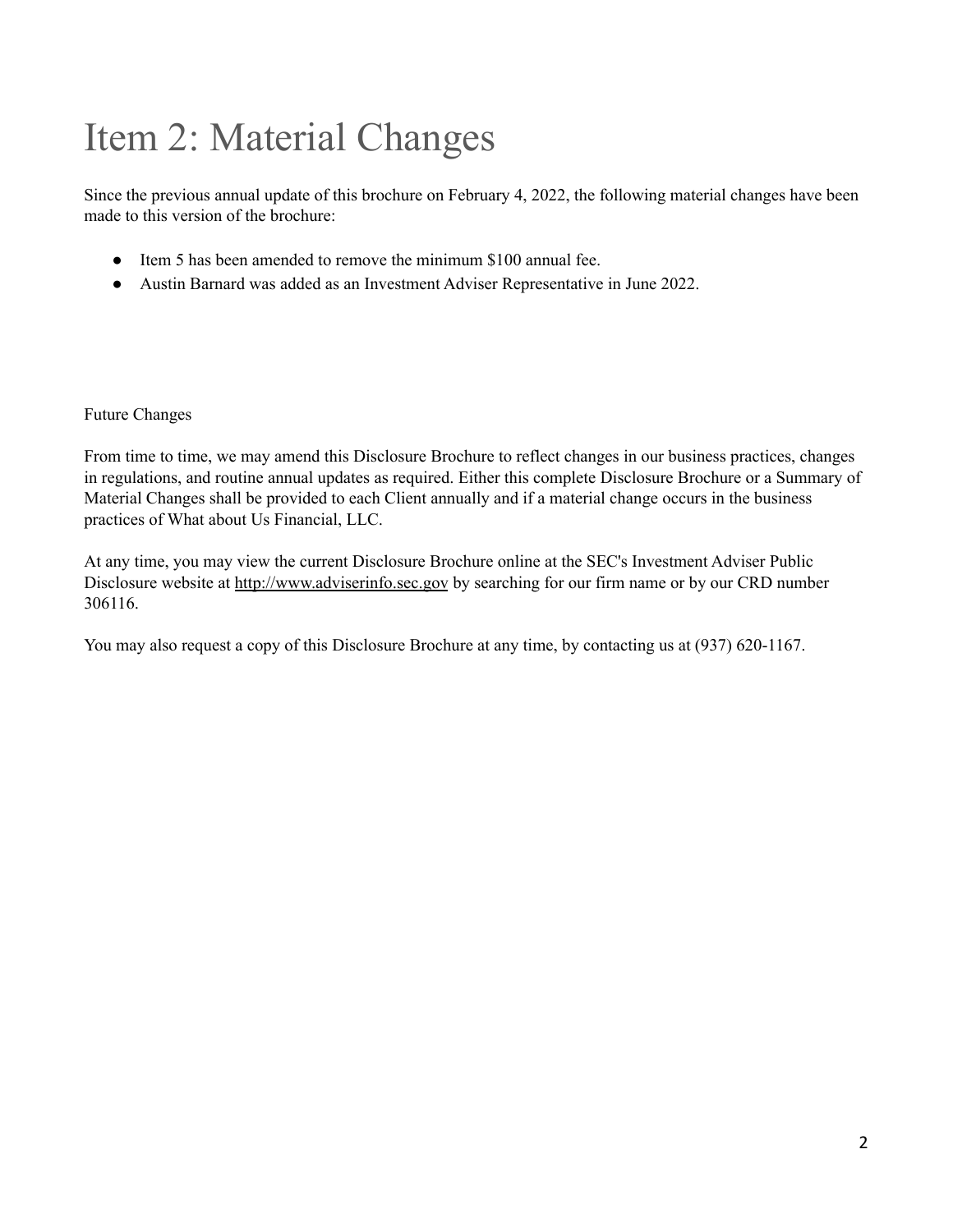## <span id="page-2-0"></span>Item 3: Table of Contents

### **Contents**

| <b>Item 1: Cover Page</b>                                                                      | $\mathbf{1}$     |
|------------------------------------------------------------------------------------------------|------------------|
| <b>Item 2: Material Changes</b>                                                                | $\boldsymbol{2}$ |
| <b>Item 3: Table of Contents</b>                                                               | 3                |
| <b>Item 4: Advisory Business</b>                                                               | 4                |
| <b>Item 5: Fees and Compensation</b>                                                           | 8                |
| Item 6: Performance-Based Fees and Side-By-Side Management                                     | 11               |
| <b>Item 7: Types of Clients</b>                                                                | 11               |
| Item 8: Methods of Analysis, Investment Strategies and Risk of Loss                            | 11               |
| <b>Item 9: Disciplinary Information</b>                                                        | 14               |
| Item 10: Other Financial Industry Activities and Affiliations                                  | 15               |
| Item 11: Code of Ethics, Participation or Interest in Client Transactions and Personal Trading | 15               |
| <b>Item 12: Brokerage Practices</b>                                                            | 17               |
| <b>Item 13: Review of Accounts</b>                                                             | 20               |
| Item 14: Client Referrals and Other Compensation                                               | 20               |
| Item 15: Custody                                                                               | 21               |
| <b>Item 16: Investment Discretion</b>                                                          | 22               |
| <b>Item 17: Voting Client Securities</b>                                                       | 22               |
| <b>Item 18: Financial Information</b>                                                          | 22               |
| Item 19: Requirements for State-Registered Advisers                                            | 23               |
| Form ADV Part 2B - Brochure Supplement                                                         | 26               |
| Form ADV Part 2B - Brochure Supplement                                                         | 30               |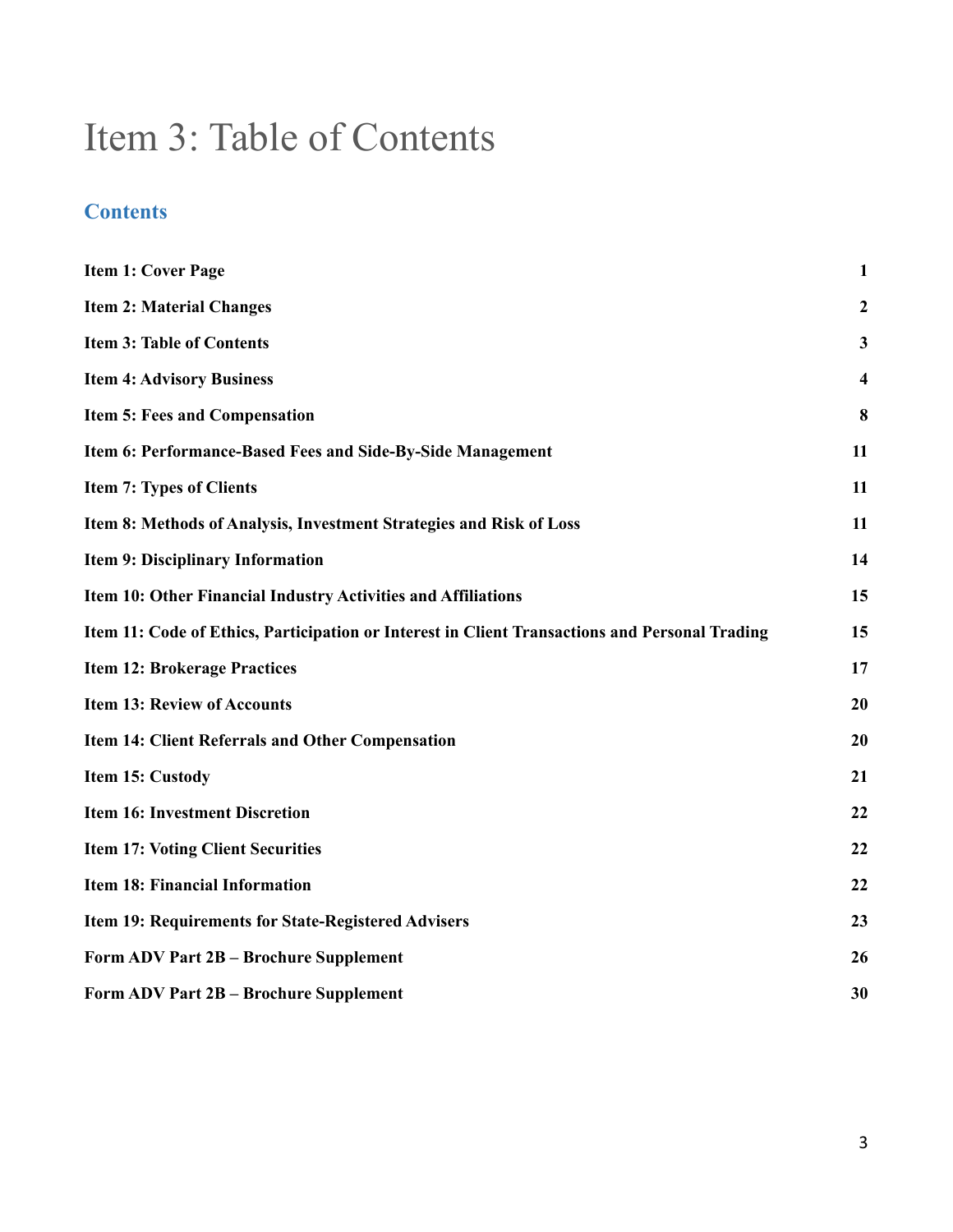## <span id="page-3-0"></span>Item 4: Advisory Business

### **Description of Advisory Firm**

What About Us Financial, LLC is registered as an Investment Adviser with the State of Ohio. We were founded in 2019. Carolyn J. Cook, CFP®, CRPC® ("Carrie Cook") is the principal owner of WAUF. WAUF currently reports \$21,103,754 in discretionary and \$0 in non-discretionary Assets Under Management as of December 31, 2021.

### **Types of Advisory Services**

#### **The Investor Service (Investment Management)**

We are in the business of managing individually tailored investment portfolios. Our firm provides continuous advice to a Client regarding the investment of Client funds based on the individual needs of the Client. Through personal discussions in which goals and objectives based on a Client's particular circumstances are established, we develop a Client's personal investment policy or an investment plan with an asset allocation target and create and manage a portfolio based on that policy and allocation targets. We will also review and discuss a Client's prior investment history, as well as family composition and background.

Account supervision is guided by the stated objectives of the Client (e.g., maximum capital appreciation, growth, income, or growth, and income), as well as tax considerations. Clients may impose reasonable restrictions on investing in certain securities, types of securities, or industry sectors. Fees pertaining to this service are outlined in Item 5 of this brochure.

#### **Use of Third Party Managers, Outside Managers, or Sub-Advisors (TAMPs)**

We offer the use of Third Party Managers, Outside Managers, or Sub-Advisors (TAMPs) for portfolio management services. We assist Clients in selecting an appropriate allocation model, completing the Outside Manager's investor profile questionnaire, interacting with the Outside Manager and reviewing the Outside Manager. Our review process and analysis of outside managers is further discussed in Item 8 of this Form ADV Part 2A. Additionally, we will meet with the Client on a periodic basis to discuss changes in their personal or financial situation, suitability, and any new or revised restrictions to be applied to the account. Fees pertaining to this service are outlined in Item 5 of this brochure.

WAUF also provides portfolio management services through Institutional Intelligent Portfolios™, an automated, online investment management platform for use by independent investment advisors and sponsored by Schwab Wealth Investment Advisory, Inc. (the "Program" and "SWIA," respectively). Through the Program, we offer clients a range of investment allocation models we have constructed and manage, each consisting of a portfolio of exchange traded funds ("ETFs") and a cash allocation. The client may instruct us to exclude up to three ETFs from their portfolio. The client's portfolio is held in a brokerage account opened, with our assistance, by the client at SWIA's affiliate, Charles Schwab & Co., Inc. ("CS&Co").

What About Us Financial, LLC is independent of and not owned by, affiliated with, or sponsored or supervised by SWIA, CS&Co or their affiliates (together, "Schwab"). The Program is described in the Schwab Wealth Investment Advisory, Inc. Institutional Intelligent Portfolios™️ Disclosure Brochure (the "Program Disclosure Brochure"), which is delivered to clients by Schwab during the online enrollment process.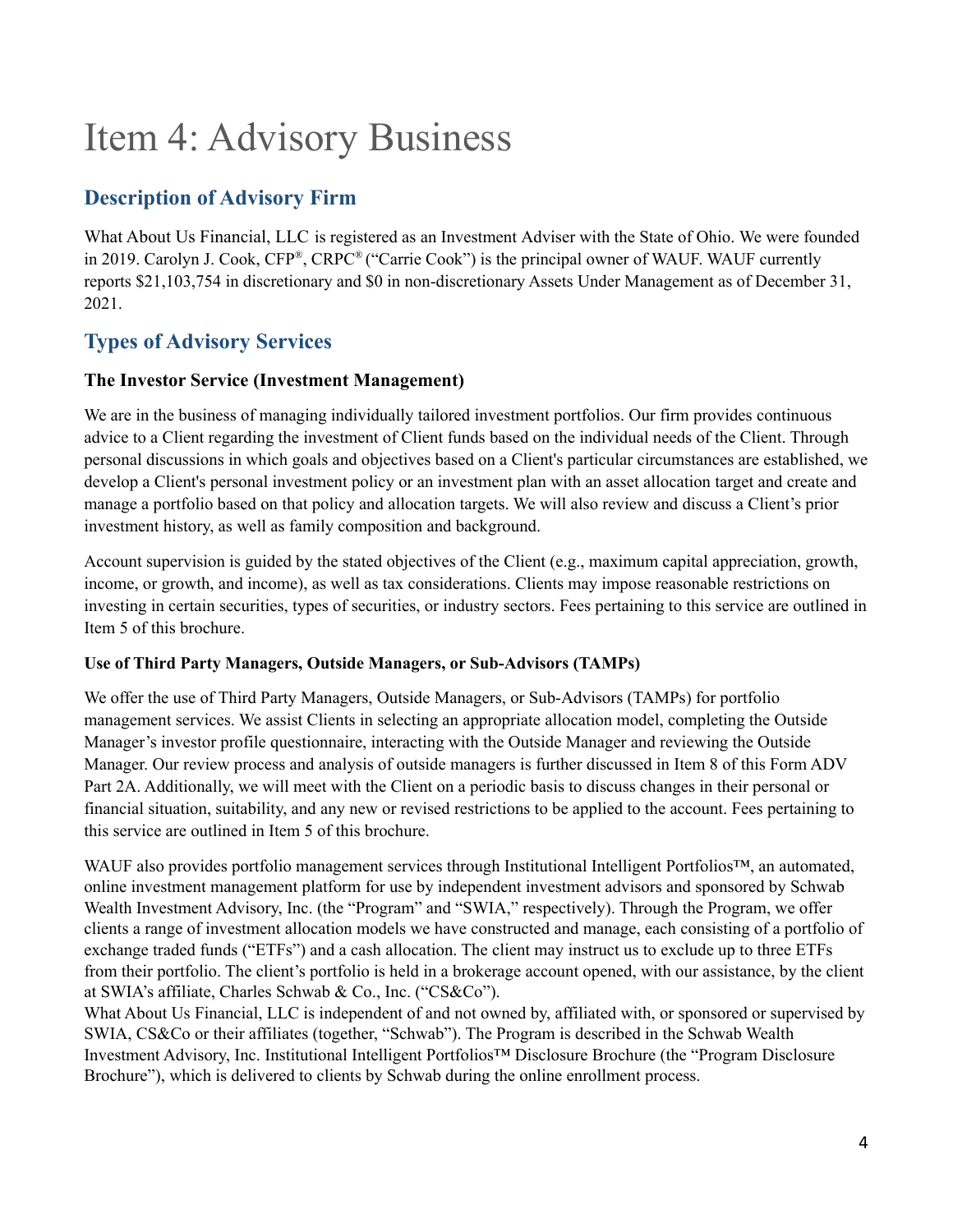WAUF and not Schwab, is the client's investment advisor and primary point of contact with respect to the Program. We are solely responsible, and Schwab is not responsible, for determining the appropriateness of the investment allocation model for the client, choosing a suitable investment strategy and portfolio for the client's investment needs and goals, and managing that portfolio on an ongoing basis. Schwab's role is limited to delivering the Program Disclosure Brochure to clients and administering the Program so that it operates as described in the Program Disclosure Brochure.

We have contracted with Schwab to provide us with the technology platform and related trading and account management services for the Program. This platform enables us to make the Program available to clients online and includes a system that automates certain key parts of our investment process (the "System"). The System includes an online questionnaire that helps us determine the client's investment objectives and risk tolerance and select an appropriate investment strategy and portfolio.

Clients should note that we will recommend a portfolio via the System in response to the client's answers to the online questionnaire. The client may then indicate an interest in a portfolio that is one level less or more conservative or aggressive than the recommended portfolio, but we then make the final decision and select a portfolio based on all the information we have about the client. The System also includes an automated investment engine through which we manage the client's portfolio on an ongoing basis through automatic rebalancing and tax-loss harvesting (if the client is eligible and so elects).

We do not receive a portion of a wrap fee for our services to clients through the Program. Clients do not pay fees to Schwab in connection with the Program, but we charge clients a fee for our services as described below in Item 5.

#### **The Planner Service (Ongoing Financial Planning)**

This service involves working one-on-one with a planner over an extended period of time. By paying a fixed monthly fee, Clients get to work with a planner who will work with them to develop and implement their plan. The planner will monitor the plan, recommend any changes and ensure the plan is up to date.

Upon desiring a comprehensive plan, a Client will be taken through establishing their goals and values around money. They will be required to provide information to help complete the following areas of analysis: net worth, cash flow, insurance, credit scores/reports, employee benefits, retirement planning, insurance, investments, college planning, and estate planning. Once the Client's information is reviewed, their plan will be built and analyzed, and then the findings, analysis and potential changes to their current situation will be reviewed with the Client. Clients subscribing to this service will receive a written or an electronic report, providing the Client with a detailed financial plan designed to achieve his or her stated financial goals and objectives. If a follow-up meeting is required, we will meet at the Client's convenience. The plan and the Client's financial situation and goals will be monitored throughout the year and follow-up phone calls and emails will be made to the Client to confirm that any agreed upon action steps have been carried out. On an annual basis, there will be a full review of this plan to ensure its accuracy and ongoing appropriateness. Any needed updates will be implemented at that time.

#### **Project Based Financial Planning Services**

We provide project based financial planning services on topics such as retirement planning, risk management, college savings, cash flow, debt management, work benefits, and estate and incapacity planning.

Financial planning involves an evaluation of a Client's current and future financial state by using currently known variables to predict future cash flows, asset values, and withdrawal plans. The key defining aspect of financial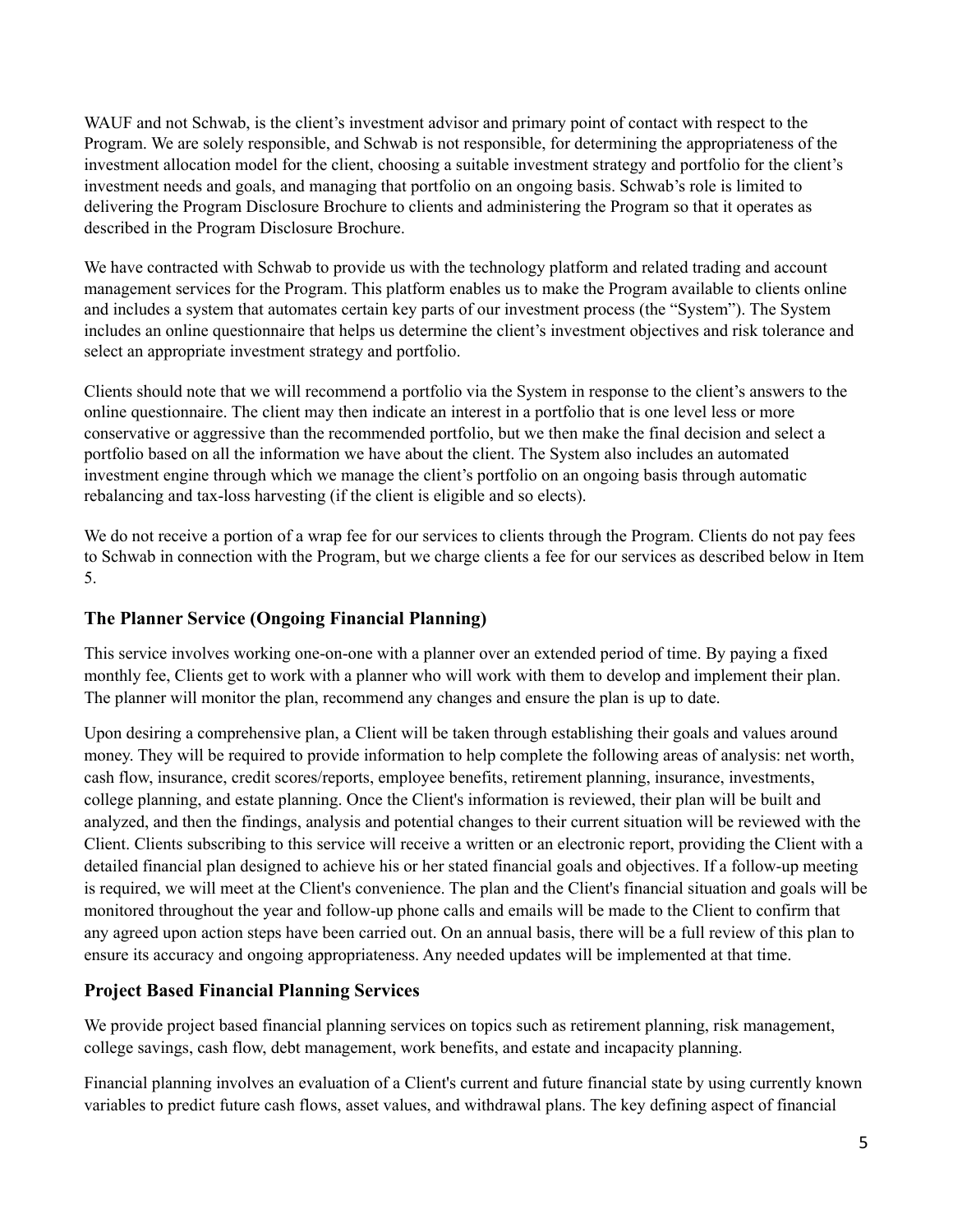planning is that through the financial planning process, all questions, information, and analysis will be considered as they affect and are affected by the entire financial and life situation of the Client. Clients purchasing this service will receive a written or an electronic report, providing the Client with a detailed financial plan designed to achieve his or her stated financial goals and objectives.

In general, the financial plan will address any or all of the following areas of concern. The Client and advisor will work together to select specific areas to cover. These areas may include, but are not limited to, the following:

- **Business Planning:** We provide consulting services for Clients who currently operate their own business, are considering starting a business, or are planning for an exit from their current business. Under this type of engagement, we work with you to assess your current situation, identify your objectives, and develop a plan aimed at achieving your goals.
- **Cash Flow and Debt Management**: We will conduct a review of your income and expenses to determine your current surplus or deficit along with advice on prioritizing how any surplus should be used or how to reduce expenses if they exceed your income. Advice may also be provided on which debts to pay off first based on factors such as the interest rate of the debt and any income tax ramifications. We may also recommend what we believe to be an appropriate cash reserve that should be considered for emergencies and other financial goals, along with a review of accounts (such as money market funds) for such reserves, plus strategies to save desired amounts.
- **College Savings**: Includes projecting the amount that will be needed to achieve college or other post-secondary education funding goals, along with advice on ways for you to save the desired amount. Recommendations as to savings strategies are included, and, if needed, we will review your financial picture as it relates to eligibility for financial aid or the best way to contribute to grandchildren (if appropriate).
- **Employee Benefits Optimization**: We will provide review and analysis as to whether you, as an employee, are taking the maximum advantage possible of your employee benefits. If you are a business owner, we will consider and/or recommend the various benefit programs that can be structured to meet both business and personal retirement goals.
- **Estate Planning**: This usually includes an analysis of your exposure to estate taxes and your current estate plan, which may include whether you have a will, powers of attorney, trusts, and other related documents. Our advice also typically includes ways for you to minimize or avoid future estate taxes by implementing appropriate estate planning strategies such as the use of applicable trusts. We always recommend that you consult with a qualified attorney when you initiate, update, or complete estate planning activities. We may provide you with contact information for attorneys who specialize in estate planning when you wish to hire an attorney for such purposes. From time-to-time, we will participate in meetings or phone calls between you and your attorney with your approval or request.
- **Financial Goals**: We will help Clients identify financial goals and develop a plan to reach them. We will identify what you plan to accomplish, what resources you will need to make it happen, how much time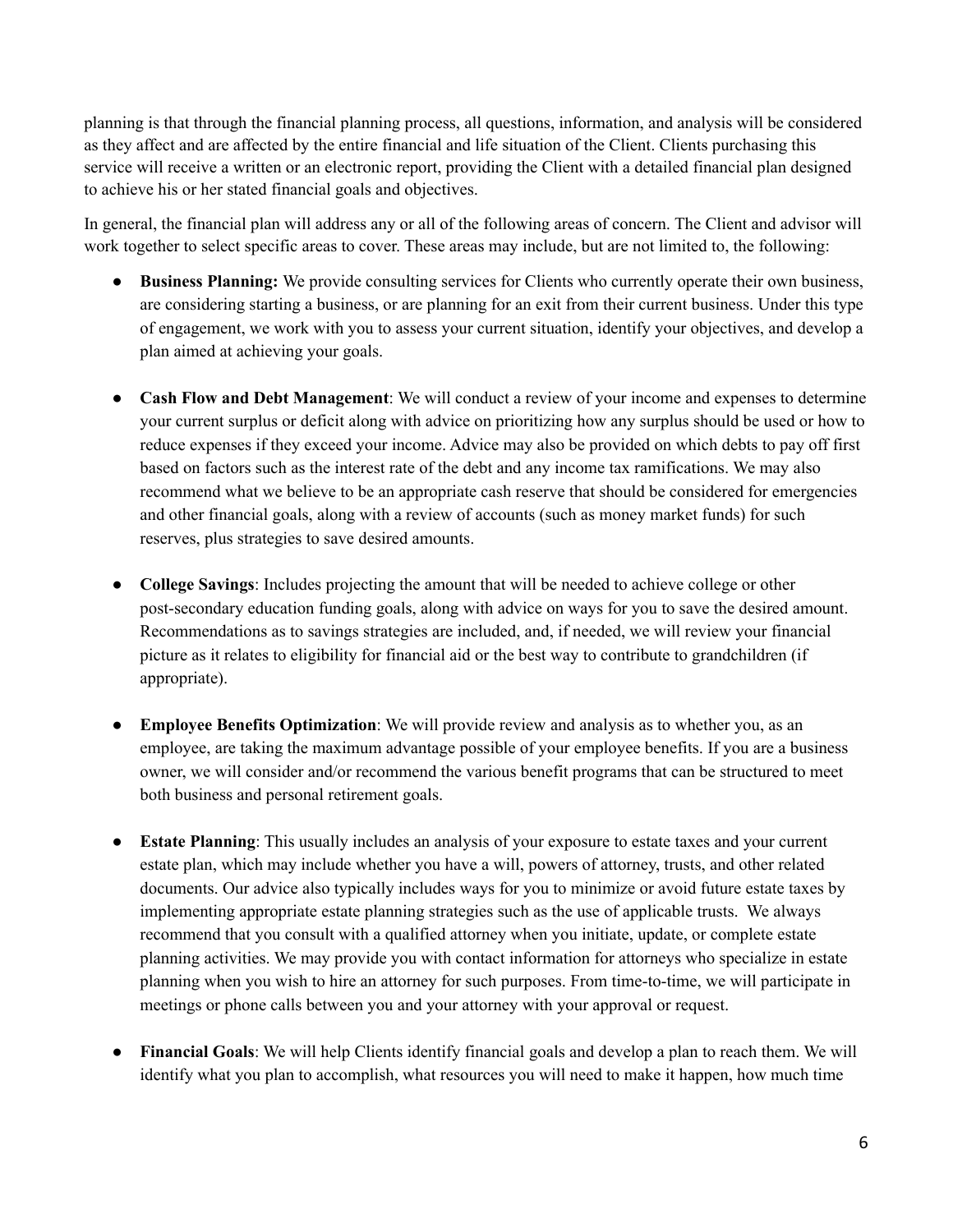you will need to reach the goal, and how much you should budget for your goal.

- **Insurance**: Review of existing policies to ensure proper coverage for life, health, disability, long-term care, liability, home, and automobile.
- **Investment Analysis**: This may involve developing an asset allocation strategy to meet Clients' financial goals and risk tolerance, providing information on investment vehicles and strategies, reviewing employee stock options, as well as assisting you in establishing your own investment account at a selected broker/dealer or custodian. The strategies and types of investments we may recommend are further discussed in Item 8 of this brochure.
- **Retirement Planning**: Our retirement planning services typically include projections of your likelihood of achieving your financial goals, typically focusing on financial independence as the primary objective. For situations where projections show less than the desired results, we may make recommendations, including those that may impact the original projections by adjusting certain variables (e.g., working longer, saving more, spending less, taking more risk with investments).

If you are near retirement or already retired, advice may be given on appropriate distribution strategies to minimize the likelihood of running out of money or having to adversely alter spending during your retirement years.

- **Risk Management:** A risk management review includes an analysis of your exposure to major risks that could have a significant adverse impact on your financial picture, such as premature death, disability, property and casualty losses, or the need for long-term care planning. Advice may be provided on ways to minimize such risks and about weighing the costs of purchasing insurance versus the benefits of doing so and, likewise, the potential cost of not purchasing insurance ("self-insuring").
- Tax Planning Strategies: Advice may include ways to minimize current and future income taxes as a part of your overall financial planning picture. For example, we may make recommendations on which type of account(s) or specific investments should be owned based in part on their "tax efficiency," with the consideration that there is always a possibility of future changes to federal, state or local tax laws and rates that may impact your situation.

We recommend that you consult with a qualified tax professional before initiating any tax planning strategy, and we may provide you with contact information for accountants or attorneys who specialize in this area if you wish to hire someone for such purposes. We will participate in meetings or phone calls between you and your tax professional with your approval.

#### **Educational Seminars and Speaking Engagements**

We may provide seminars on an "as announced" basis for groups seeking general advice on investments and other areas of personal finance. The content of these seminars will vary depending upon the needs of the attendees. These seminars are purely educational in nature and do not involve the sale of any investment products.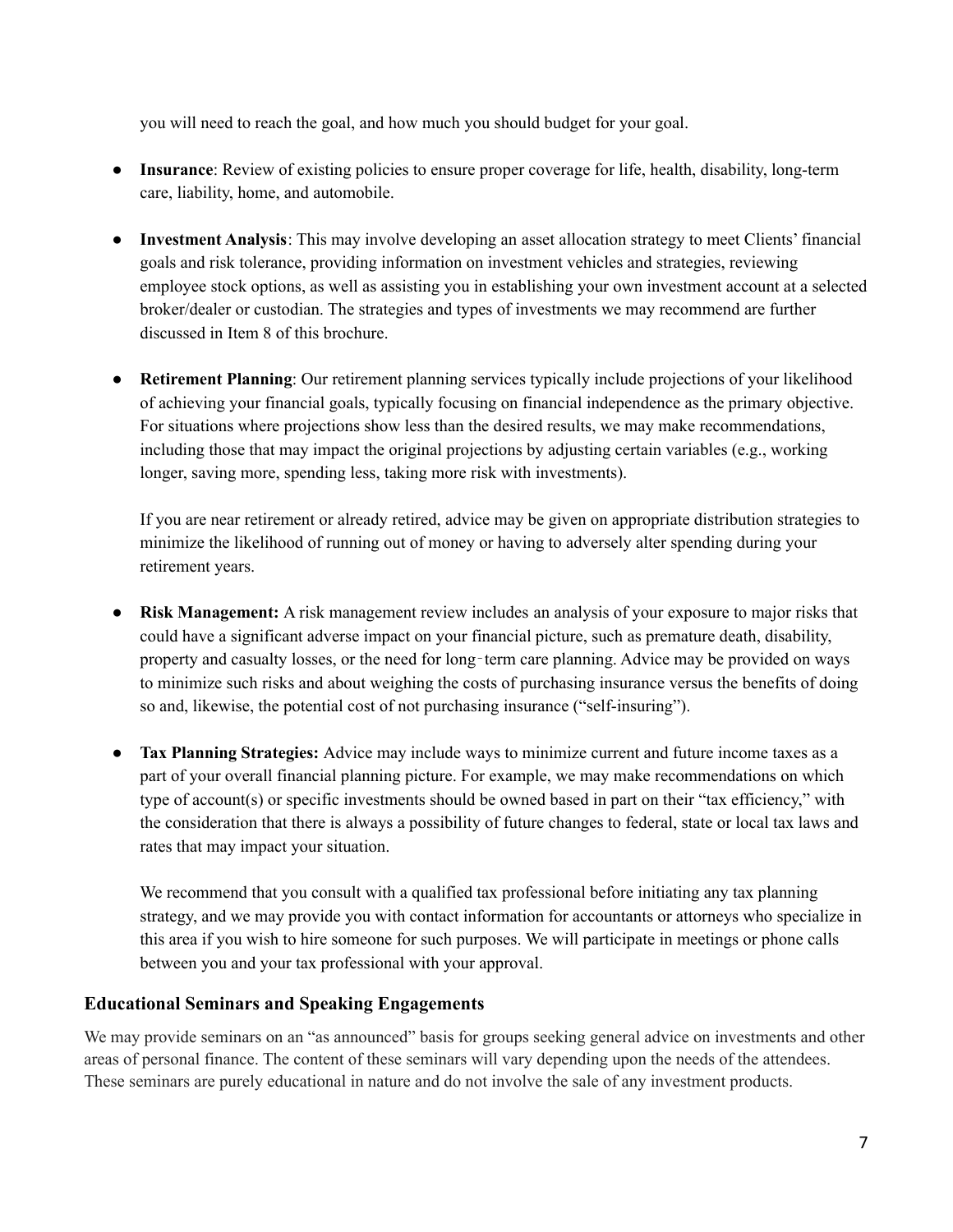Information presented will not be based on any individual's person's need, nor does WAUF provide individualized investment advice to attendees during these seminars.

#### **Client Tailored Services and Client Imposed Restrictions**

We offer the same suite of services to all of our Clients. However, specific Client financial plans and their implementation are dependent upon the Client Profile and Risk Tolerance Questionnaire which outlines each Client's current situation (income, tax levels, and risk tolerance levels) and is used to construct a Client specific plan to aid in the selection of a portfolio that matches restrictions, needs, and targets.

### **Wrap Fee Programs**

We do not participate in wrap fee programs.

## <span id="page-7-0"></span>Item 5: Fees and Compensation

Please note, unless a Client has received the firm's Disclosure Brochure at least 48 hours prior to signing the investment advisory contract, the investment advisory contract may be terminated by the Client within five (5) business days of signing the contract without incurring any advisory fees. How we are paid depends on the type of advisory service we are performing. Please review the fee and compensation information below.

#### **The Investor Service (Investment Management)**

Our standard advisory fee is based on the market value of the assets under management and is calculated as follows:

| <b>Account Value</b> | <b>Annual Advisory Fee</b> |
|----------------------|----------------------------|
| <b>All Assets</b>    | 1.20%                      |

Ongoing Financial Planning Services are included for Investment Management clients with at least \$200,000 in assets under management with WAUF. The annual fees are negotiable, pro-rated and paid in arrears on a quarterly basis. The advisory fee is a flat fee and is calculated by assessing the percentage rates using the predefined levels of assets as shown in the above chart and applying the fee to the account value as of the last day of the previous quarter. No increase in the annual fee shall be effective without agreement from the Client by signing a new agreement or amendment to their current advisory agreement.

We calculate period-end account values after all dividends settle in the account, therefore, the account value used to calculate advisory fees may differ from that of the custodial account statement. Our billing invoice will indicate the total account value used to calculate the advisory fee.

Advisory fees are directly debited from Client accounts, or the Client may choose to pay by check. Accounts initiated or terminated during a calendar quarter will be charged a pro-rated fee based on the amount of time remaining in the billing period. An account may be terminated with written notice at least 15 calendar days in advance. Since fees are paid in arrears, no refund will be needed upon termination of the account.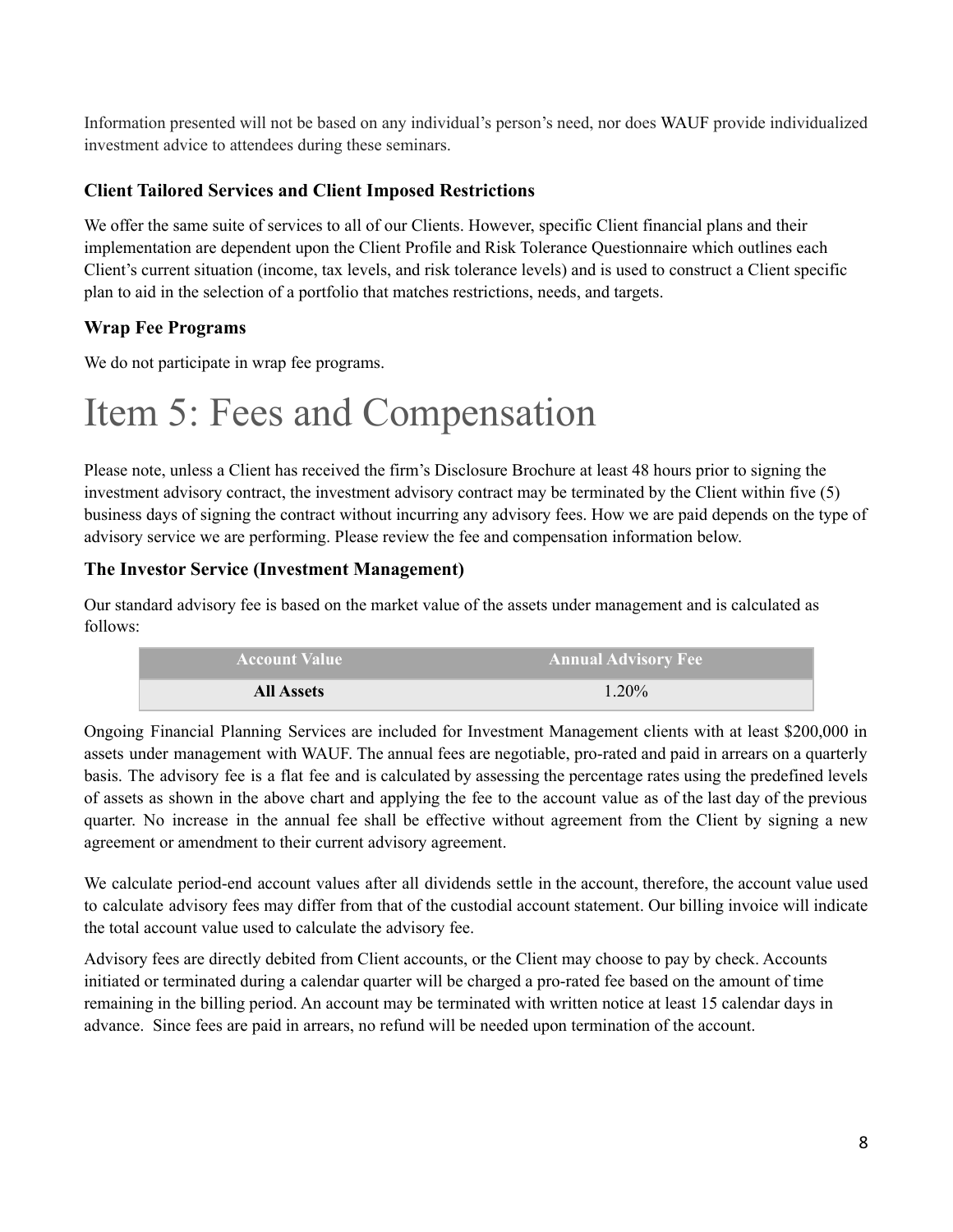#### **Use of Third Party Managers, Outside Managers, or Sub-Advisors (TAMPs)**

The standard advisory fee is based on the market value of the account and is calculated as follows:

| <b>Account Value</b> | <b>Annual Advisory Fee</b> |
|----------------------|----------------------------|
| <b>All Assets</b>    | $1.20\%$                   |

The annual fees are negotiable and are pro-rated and paid in arrears on a quarterly basis, and are based on the average daily balance over the previous quarter.

As described in Item 4 Advisory Business, clients do not pay fees to WAUF or brokerage commissions or other fees to CS&Co. as part of the Institutional Intelligent Portfolios™️ Program. Schwab does receive other revenues in connection with the Program. Brokerage arrangements are further described below in Item 12 Brokerage **Practices** 

When an Outside Manager is used, WAUF will debit the Client's account for both the Outside Manager's fee, and WAUF's advisory fee, and will remit the Outside Manager's fee to the Outside Manager. Please note, the above fee schedule does include the Outside Manager's fee. No increase in the annual fee shall be effective without agreement from the Client by signing a new agreement or amendment to their current advisory agreement.

Accounts initiated or terminated during a calendar quarter will be charged a pro-rated fee based on the amount of time remaining in the billing period. An account may be terminated with written notice at least 15 calendar days in advance. Since fees are paid in arrears, no refund will be needed upon termination of the account.

#### **The Planner Service (Ongoing Financial Planning)**

Fees for Ongoing Financial Planning consist of an upfront charge of \$0 to \$2,500, based on client complexity, and an ongoing fee that is paid monthly, in arrears, at the rate of \$125 to \$250 per month. Clients who engage WAUF for both Ongoing Financial Planning and Investment Management who have less than \$200,000 in assets under our management will pay a monthly ongoing fee of \$125. Once the Client's assets under management reach \$200,000, the Client will transition to paying an asset-based fee rather than the fixed monthly fee. The fee may be negotiable in certain cases.

Fees for this service may be paid by electronic funds transfer, credit card, or check. This service may be terminated with 30 days' notice. Upon termination of any agreement, the fee will be prorated and any unearned fee will be refunded to the Client.

The upfront portion of the Comprehensive Financial Planning fee is for Client onboarding, data gathering, and setting the basis for the financial plan. This work will commence immediately after the fee is paid, and will be completed within the first 30 days of the date the fee is paid. Therefore, the upfront portion of the fee will not be paid more than 6 months in advance. In the event of early termination any prepaid but unearned fees will be refunded to the Client and any completed deliverables of the project will be provided to the Client and no further fees will be charged.

#### **Project Based Financial Planning Fee**

Financial Planning will generally be offered on a fixed fee basis. The fixed fee will be agreed upon before the start of any work. The fixed fee is based on an hourly rate of \$375 and can range between \$375 and \$10,000. The fee may be negotiable. If a fixed fee program is chosen, half of the fee is due at the beginning of the process and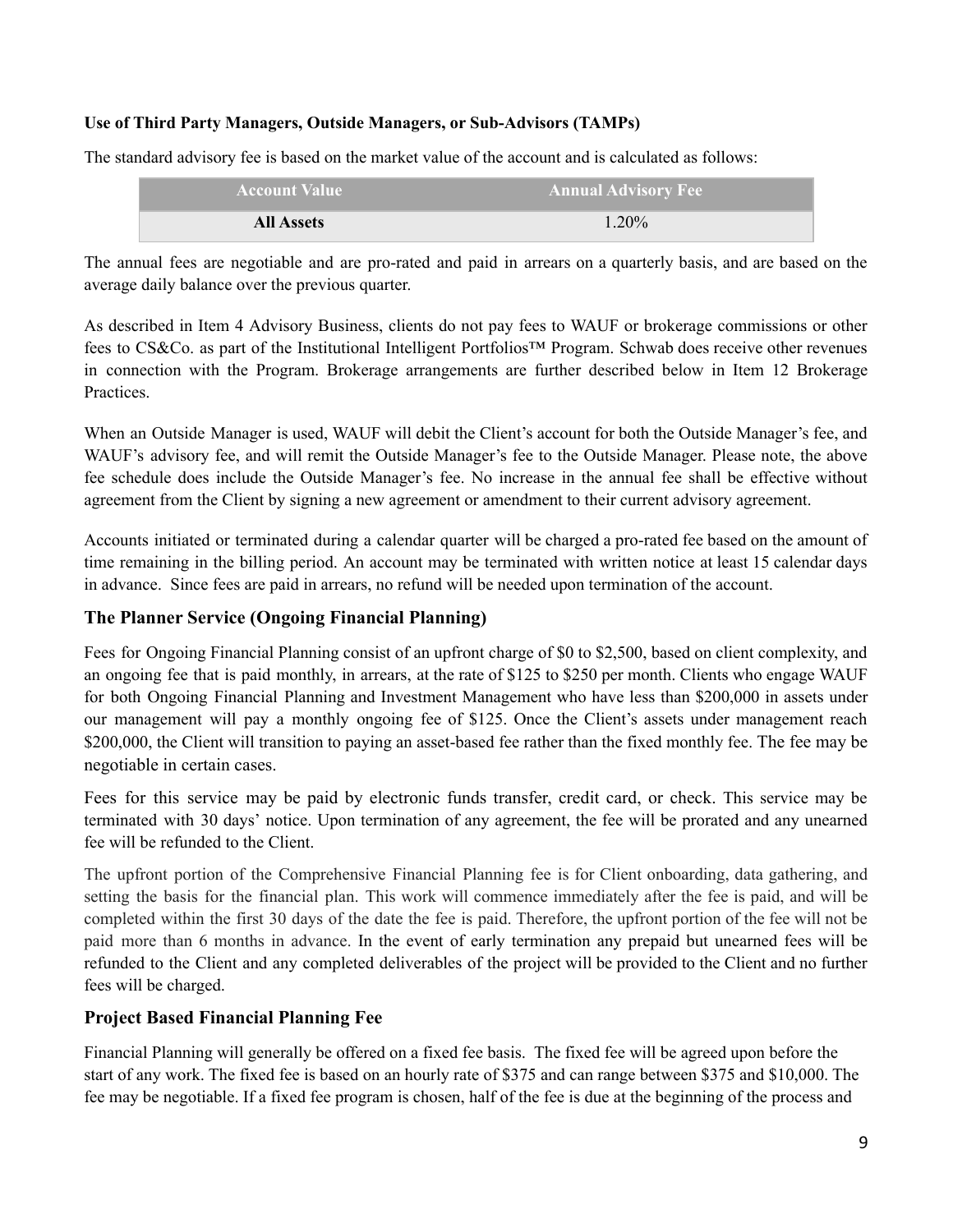the remainder is due upon completion of work, however, WAUF will not bill an amount above \$500.00 more than 6 months in advance. Fees for this service may be paid by electronic funds transfer, credit card, or check. In the event of early termination any prepaid but unearned fees will be refunded to the Client and any completed deliverables of the project will be provided to the Client and no further fees will be charged.

#### **Educational Seminars/ Speaking engagements**

Seminars are offered to organizations and the public on a variety of financial topics. Fees range from free to \$5,000 per seminar or free to \$100 per participant. Half of the fees are due prior to the engagement, and the other half is to be paid the day of, no later than the conclusion of the Seminar. The fee range is based on the content, amount of research conducted, the number of hours of preparation needed, and the number of attendees. In the event of inclement weather or flight cancellation, the Speaker shall make all reasonable attempts to make alternative travel arrangements to arrive in time for the presentation. If travel proves impossible, or the event is otherwise canceled, the Speaker's fee is waived, but the Client will still be responsible for reimbursement of any non-refundable travel expenses already incurred.

In the event that the Client decides to cancel or change the date of the event for any reason besides weather or similar unforeseen causes, the Client will still be responsible for reimbursement of any non-refundable travel expenses already incurred, and will provide payment for 50 % of the Speaker's fee if the cancellation occurs within 30 days of the event. In the event that the Speaker must cancel due to health or similar unforeseen circumstances, the Speaker will make all attempts to find a reasonable alternative engagement date and will absorb any incremental additional costs for obtaining alternative travel arrangements. If an alternative date cannot be obtained, the Client will not be responsible for any travel costs already incurred by the Speaker or any portion of the Speaker's fee.

#### **Speaking Engagements**

Carrie Cook is a public speaker. Generally, fees for her speaking engagements range from free to \$5,000 plus travel expenses, depending on sponsor, date, location, and program requested. For all speeches, 50% of the balance is due before the event and the remaining balance due at the conclusion of the event. Half of the fees are due prior to the engagement, and the other half is to be paid the day of, no later than the conclusion of the Seminar. The fee range is based on the content, amount of research conducted, the number of hours of preparation needed, and the number of attendees. The content is based on topics that are currently relevant in the financial planning environment.

In the event of inclement weather or flight cancellation, the Speaker shall make all reasonable attempts to make alternative travel arrangements to arrive in time for the presentation. If travel proves impossible, or the event is otherwise canceled, the Speaker's fee is waived, but the Client will still be responsible for reimbursement of any non-refundable travel expenses already incurred. In the event that the Client decides to cancel or change the date of the event for any reason besides weather or similar unforeseen causes, the Client will still be responsible for reimbursement of any non-refundable travel expenses already incurred, and will provide payment for  $\%$  of the Speaker's fee if the cancellation occurs within 30 days of the event. In the event that the Speaker must cancel due to health or similar unforeseen circumstances, the Speaker will make all attempts to find a reasonable alternative engagement date and will absorb any incremental additional costs for obtaining alternative travel arrangements. If an alternative date cannot be obtained, the Client will not be responsible for any travel costs already incurred by the Speaker or any portion of the Speaker's fee.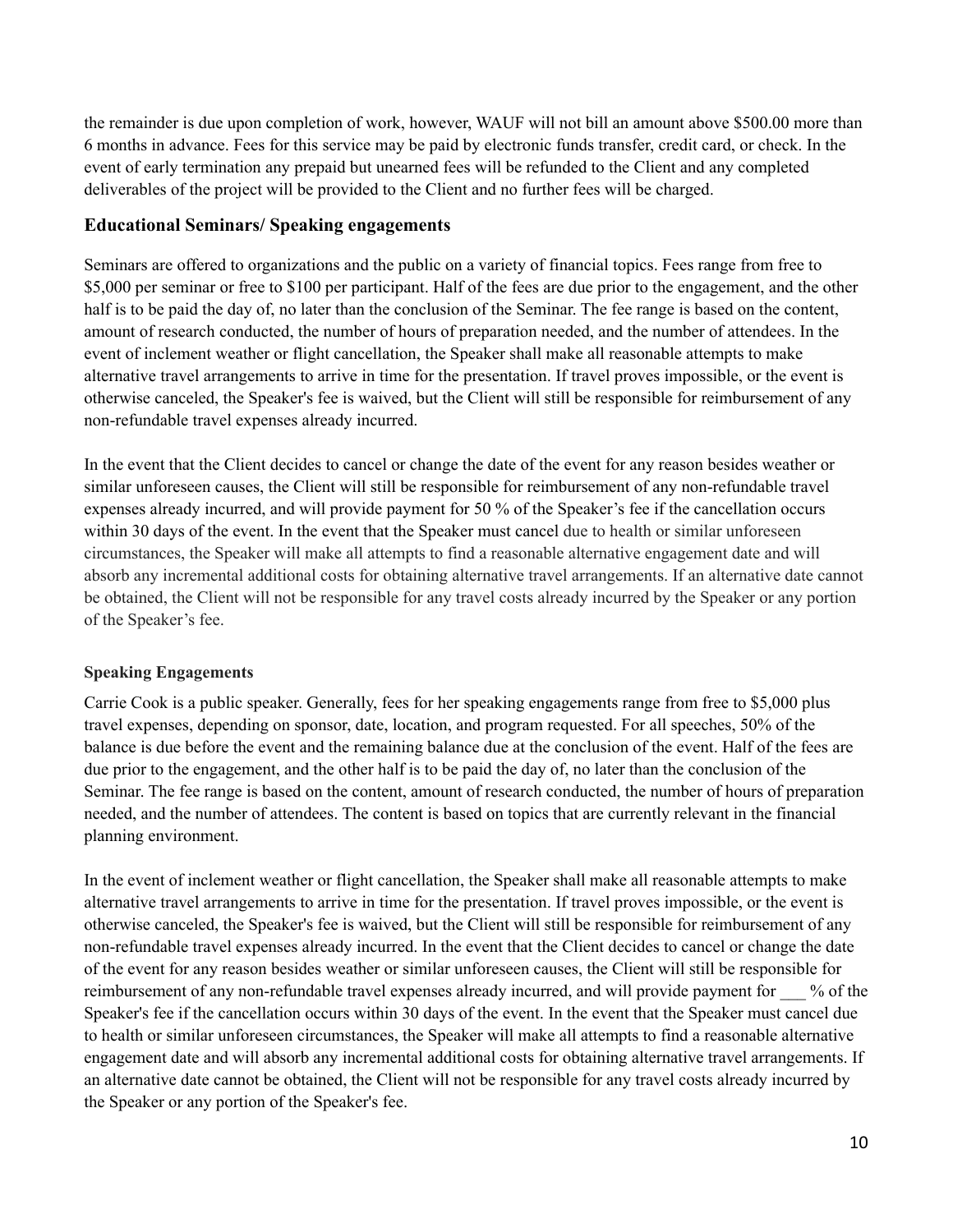Educational Seminars and Speaking Engagements may be provided pro-bono at WAUF's discretion.

### **Other Types of Fees and Expenses**

Our fees are exclusive of brokerage commissions, transaction fees, and other related costs and expenses which may be incurred by the Client. Clients may incur certain charges imposed by custodians, brokers, and other third parties such as custodial fees, deferred sales charges, odd-lot differentials, transfer taxes, wire transfer, and electronic fund fees, and other fees and taxes on brokerage accounts and securities transactions. Mutual fund and exchange-traded funds also charge internal management fees, which are disclosed in a fund's prospectus. Such charges, fees, and commissions are exclusive of and in addition to our fee, and we shall not receive any portion of these commissions, fees, and costs.

Item 12 further describes the factors that we consider in selecting or recommending broker-dealers for Client's transactions and determining the reasonableness of their compensation (e.g., commissions).

We do not accept compensation for the sale of securities or other investment products including asset-based sales charges or service fees from the sale of mutual funds.

## <span id="page-10-0"></span>Item 6: Performance-Based Fees and Side-By-Side Management

We do not offer performance-based fees and do not engage in side-by-side management.

# <span id="page-10-1"></span>Item 7: Types of Clients

We provide financial planning and portfolio management services to individuals and high net-worth individuals. We do not have a minimum account size requirement to engage us for services.

## <span id="page-10-2"></span>Item 8: Methods of Analysis, Investment Strategies and Risk of Loss

When Clients have us complete an Investment Analysis (described in Item 4 of this brochure) as part of their financial plan, our primary methods of investment analysis are fundamental, technical, cyclical and charting analysis.

**Fundamental analysis** involves analyzing individual companies and their industry groups, such as a company's financial statements, details regarding the company's product line, the experience, and expertise of the company's management, and the outlook for the company's industry. The resulting data is used to measure the true value of the company's stock compared to the current market value. The risk of fundamental analysis is that the information obtained may be incorrect and the analysis may not provide an accurate estimate of earnings, which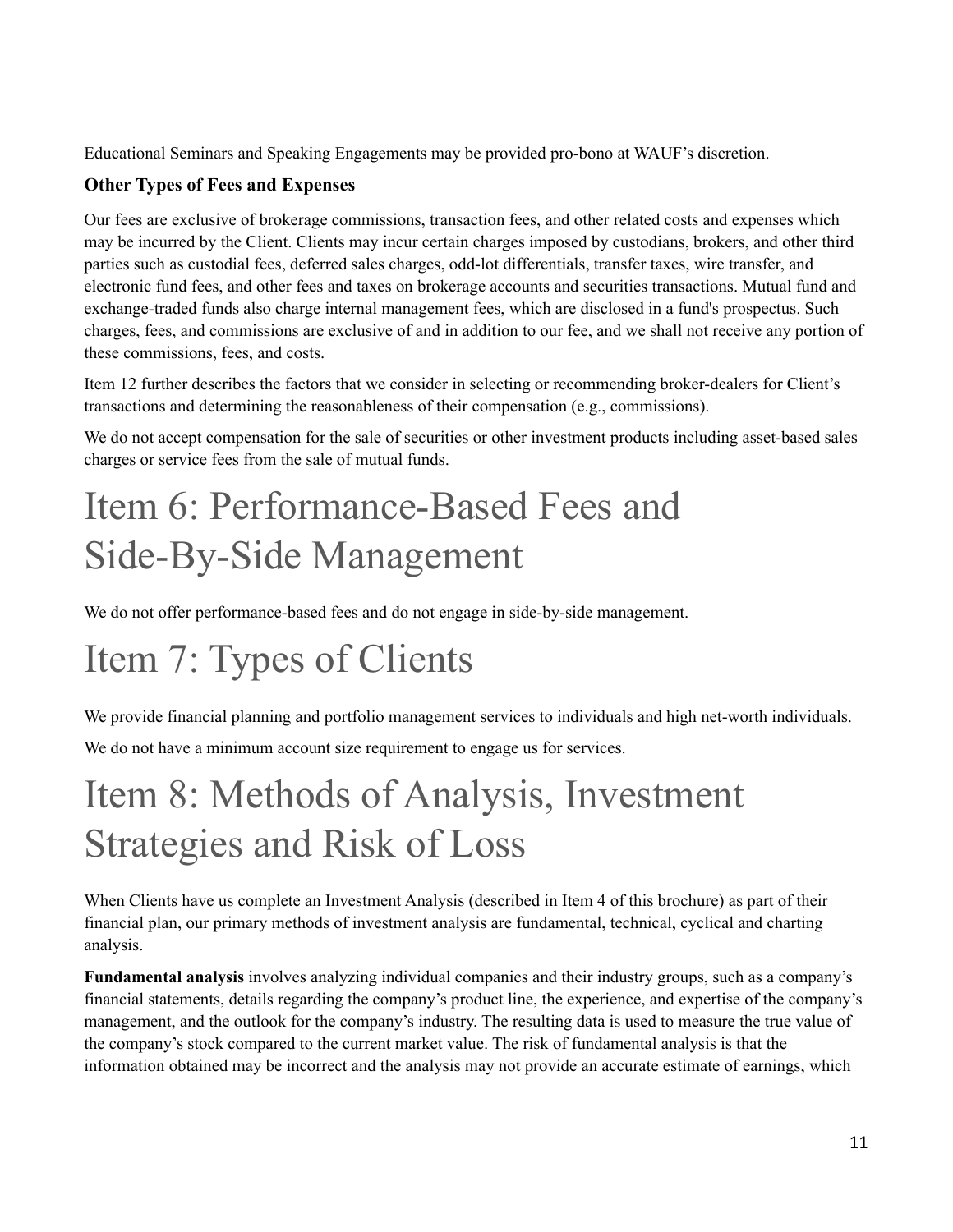may be the basis for a stock's value. If securities prices adjust rapidly to new information, utilizing fundamental analysis may not result in favorable performance.

#### **Modern Portfolio Theory**

The underlying principles of MPT are:

- Investors are risk averse. The only acceptable risk is that which is adequately compensated by an expected return. Risk and investment return are related and an increase in risk requires an increased expected return.
- Markets are efficient. The same market information is available to all investors at the same time. The market prices every security fairly based upon this equal availability of information.
- The design of the portfolio as a whole is more important than the selection of any particular security. The appropriate allocation of capital among asset classes will have far more influence on long-term portfolio performance than the selection of individual securities.
- Investing for the long-term (preferably longer than ten years) becomes critical to investment success because it allows the long-term characteristics of the asset classes to surface.
- Increasing diversification of the portfolio with lower correlated asset class positions can decrease portfolio risk. Correlation is the statistical term for the extent to which two asset classes move in tandem or opposition to one another.

**Use of Outside Managers:** We may refer Clients to third-party investment advisers ("outside managers"). Our analysis of outside managers involves the examination of the experience, expertise, investment philosophies, and past performance of the outside managers in an attempt to determine if that manager has demonstrated an ability to invest over a period of time and in different economic conditions. We monitor the manager's underlying holdings, strategies, concentrations, and leverage as part of our overall periodic risk assessment. Additionally, as part of our due diligence process, we survey the manager's compliance and business enterprise risks. A risk of investing with an outside manager who has been successful in the past is that he or she may not be able to replicate that success in the future. In addition, as we do not control the underlying investments in an outside manager's portfolio. There is also a risk that a manager may deviate from the stated investment mandate or strategy of the portfolio, making it a less suitable investment for our Clients. Moreover, as we do not control the manager's daily business and compliance operations, we may be unaware of the lack of internal controls necessary to prevent business, regulatory or reputational deficiencies.

#### **Passive Investment Management**

When appropriate, we practice passive investment management. Passive investing involves building portfolios that are comprised of various distinct asset classes. The asset classes are weighted in a manner to achieve the desired relationship between correlation, risk, and return. Funds that passively capture the returns of the desired asset classes are placed in the portfolio. The funds that are used to build passive portfolios are typically index mutual funds or exchange-traded funds.

Passive investment management is characterized by low portfolio expenses (i.e. the funds inside the portfolio have low internal costs), minimal trading costs (due to infrequent trading activity), and relative tax efficiency (because the funds inside the portfolio are tax efficient and turnover inside the portfolio is minimal).

In contrast, active management involves a single manager or managers who employ some method, strategy or technique to construct a portfolio that is intended to generate returns that are greater than the broader market or a designated benchmark.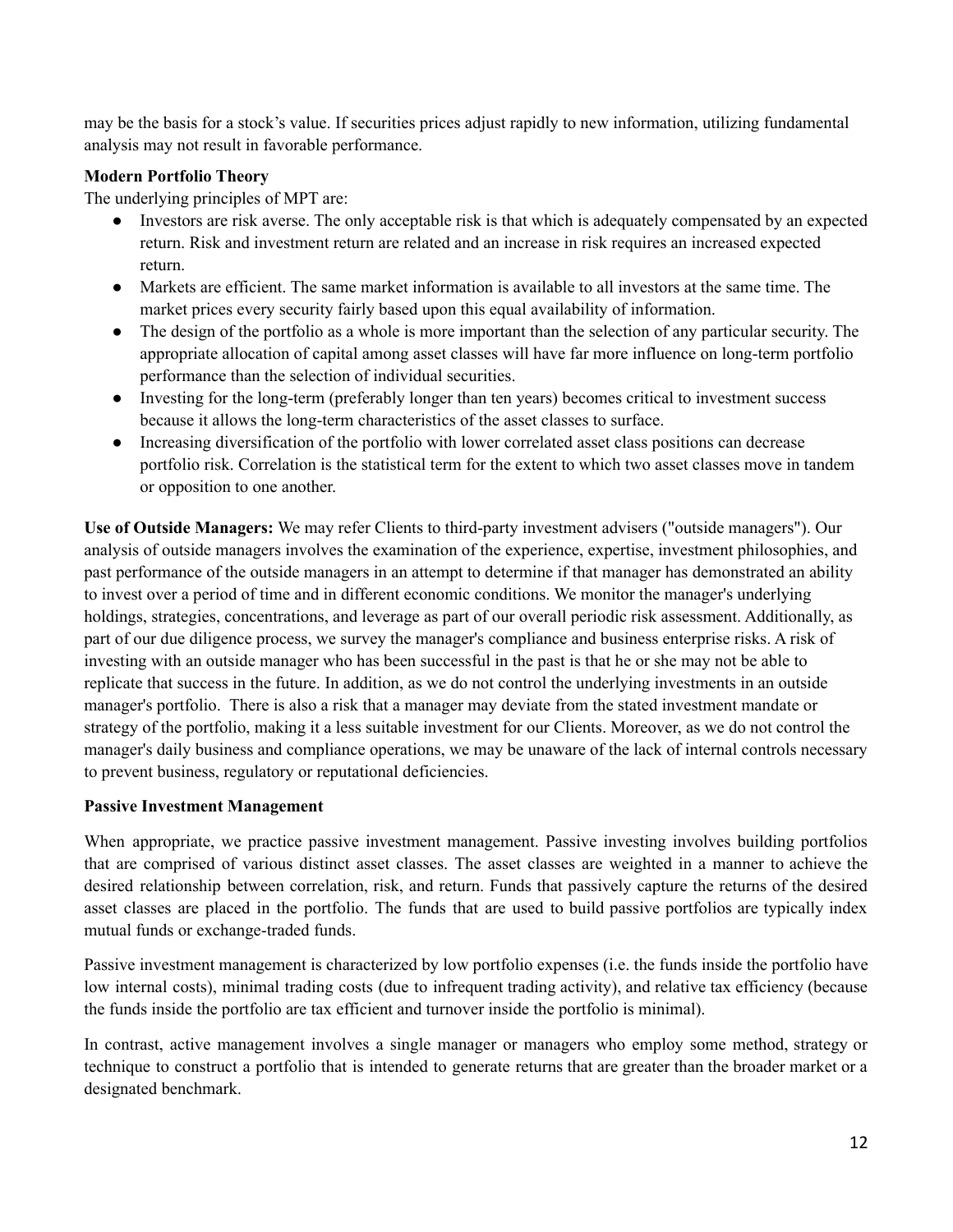#### **Material Risks Involved**

All investing strategies we offer involve risk and may result in a loss of your original investment which you **should be prepared to bear.** Many of these risks apply equally to stocks, bonds, commodities, and any other investment or security. Material risks associated with our investment strategies are listed below.

**Market Risk:** Market risk involves the possibility that an investment's current market value will fall because of a general market decline, reducing the value of the investment regardless of the operational success of the issuer's operations or its financial condition.

**Strategy Risk:** The Adviser's investment strategies and/or investment techniques may not work as intended.

**Small and Medium Cap Company Risk:** Securities of companies with small and medium market capitalizations are often more volatile and less liquid than investments in larger companies. Small and medium cap companies may face a greater risk of business failure, which could increase the volatility of the Client's portfolio.

**Turnover Risk:** At times, the strategy may have a portfolio turnover rate that is higher than other strategies. A high portfolio turnover would result in correspondingly greater brokerage commission expenses and may result in the distribution of additional capital gains for tax purposes. These factors may negatively affect the account's performance.

**Limited markets:** Certain securities may be less liquid (harder to sell or buy) and their prices may at times be more volatile than at other times. Under certain market conditions, we may be unable to sell or liquidate investments at prices we consider reasonable or favorable or find buyers at any price.

**Concentration Risk:** Certain investment strategies focus on particular asset-classes, industries, sectors or types of investment. From time to time these strategies may be subject to greater risks of adverse developments in such areas of focus than a strategy that is more broadly diversified across a wider variety of investments.

**Interest Rate Risk:** Bond (fixed income) prices generally fall when interest rates rise, and the value may fall below par value or the principal investment. The opposite is also generally true: bond prices generally rise when interest rates fall. In general, fixed income securities with longer maturities are more sensitive to these price changes. Most other investments are also sensitive to the level and direction of interest rates.

**Legal or Legislative Risk**: Legislative changes or Court rulings may impact the value of investments, or the securities' claim on the issuer's assets and finances.

**Inflation**: Inflation may erode the buying power of your investment portfolio, even if the dollar value of your investments remains the same.

#### **Risks Associated with Securities**

Apart from the general risks outlined above which apply to all types of investments, specific securities may have other risks.

**Commercial Paper** is, in most cases, an unsecured promissory note that is issued with a maturity of 270 days or less. Being unsecured the risk to the investor is that the issuer may default.

**Common stocks** may go up and down in price quite dramatically, and in the event of an issuer's bankruptcy or restructuring could lose all value. A slower-growth or recessionary economic environment could have an adverse effect on the price of all stocks.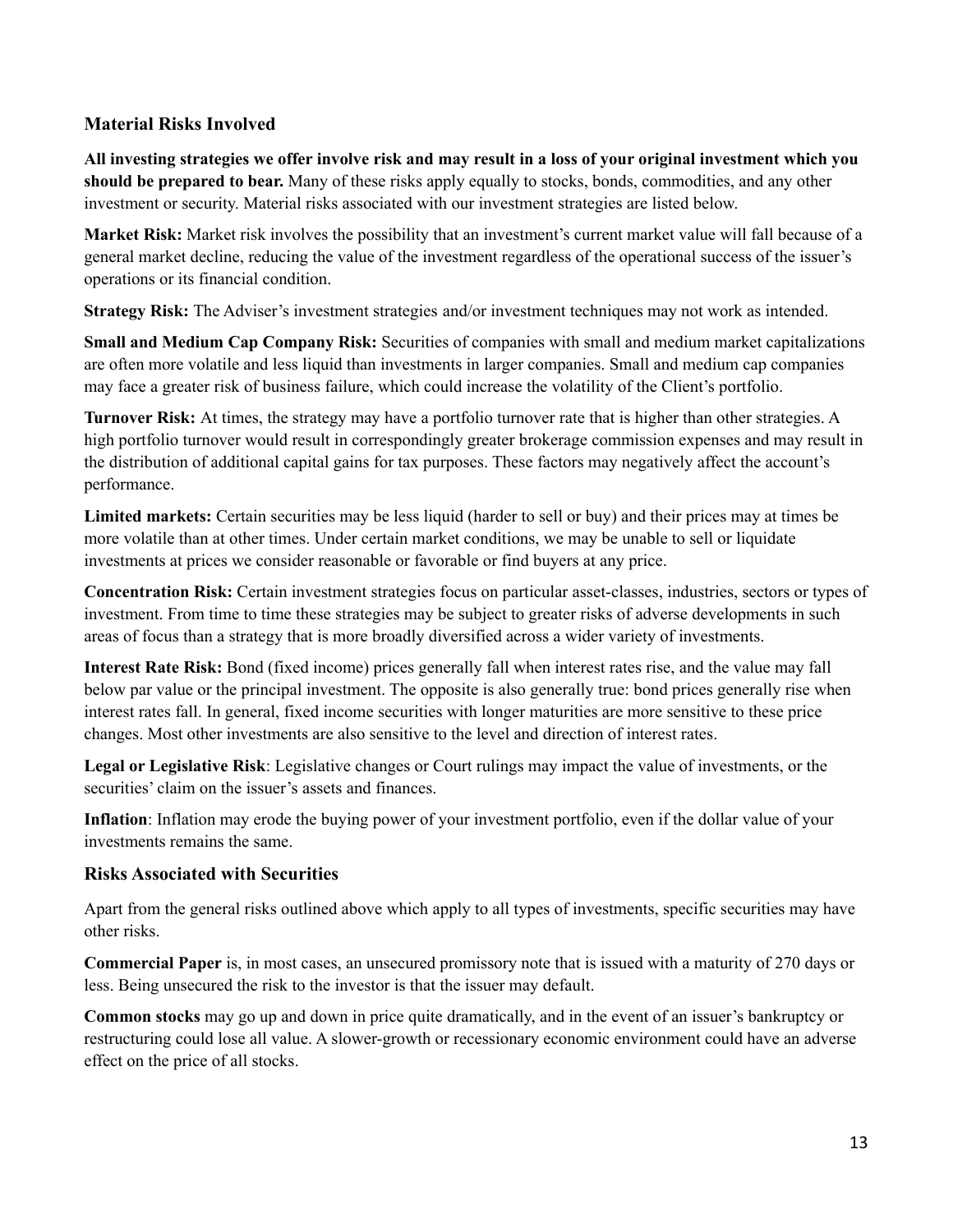**Corporate Bonds** are debt securities to borrow money. Generally, issuers pay investors periodic interest and repay the amount borrowed either periodically during the life of the security and/or at maturity. Alternatively, investors can purchase other debt securities, such as zero coupon bonds, which do not pay current interest, but rather are priced at a discount from their face values and their values accrete over time to face value at maturity. The market prices of debt securities fluctuate depending on factors such as interest rates, credit quality, and maturity. In general, market prices of debt securities decline when interest rates rise and increase when interest rates fall. The longer the time to a bond's maturity, the greater its interest rate risk.

**Bank Obligations** including bonds and certificates of deposit may be vulnerable to setbacks or panics in the banking industry. Banks and other financial institutions are greatly affected by interest rates and may be adversely affected by downturns in the U.S. and foreign economies or changes in banking regulations.

**Municipal Bonds** are debt obligations generally issued to obtain funds for various public purposes, including the construction of public facilities. Municipal bonds pay a lower rate of return than most other types of bonds. However, because of a municipal bond's tax-favored status, investors should compare the relative after-tax return to the after-tax return of other bonds, depending on the investor's tax bracket. Investing in municipal bonds carries the same general risks as investing in bonds in general. Those risks include interest rate risk, reinvestment risk, inflation risk, market risk, call or redemption risk, credit risk, and liquidity and valuation risk.

**Options and other derivatives** carry many unique risks, including time-sensitivity, and can result in the complete loss of principal. While covered call writing does provide a partial hedge to the stock against which the call is written, the hedge is limited to the amount of cash flow received when writing the option. When selling covered calls, there is a risk the underlying position may be called away at a price lower than the current market price.

**Exchange Traded Funds** prices may vary significantly from the Net Asset Value due to market conditions. Certain Exchange Traded Funds may not track underlying benchmarks as expected. ETFs are also subject to the following risks: (i) an ETF's shares may trade at a market price that is above or below their net asset value; (ii) the ETF may employ an investment strategy that utilizes high leverage ratios; or (iii) trading of an ETF's shares may be halted if the listing exchange's officials deem such action appropriate, the shares are de-listed from the exchange, or the activation of market-wide "circuit breakers" (which are tied to large decreases in stock prices) halts stock trading generally. The Adviser has no control over the risks taken by the underlying funds in which the Clients invest.

**Mutual Funds** When a Client invests in open-end mutual funds or ETFs, the Client indirectly bears its proportionate share of any fees and expenses payable directly by those funds. Therefore, the Client will incur higher expenses, many of which may be duplicative. In addition, the Client's overall portfolio may be affected by losses of an underlying fund and the level of risk arising from the investment practices of an underlying fund (such as the use of derivatives).

## <span id="page-13-0"></span>Item 9: Disciplinary Information

### **Criminal or Civil Actions**

WAUF and its management have not been involved in any reportable criminal or civil actions.

### **Administrative Enforcement Proceedings**

WAUF and its management have not been involved in any reportable administrative enforcement proceedings.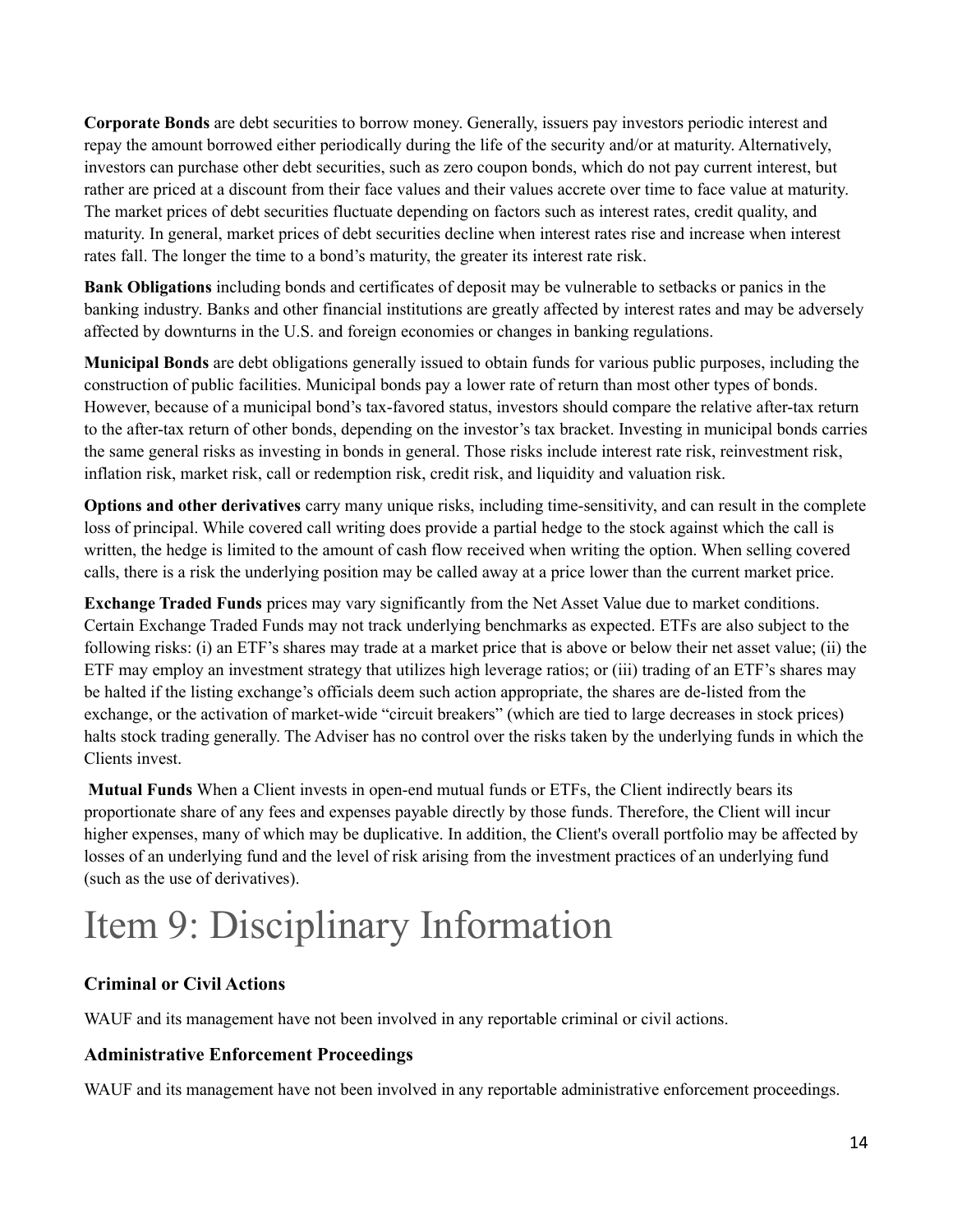### **Self-Regulatory Organization Enforcement Proceedings**

WAUF and its management have not been involved in any reportable self-regulatory organization enforcement proceedings.

## <span id="page-14-0"></span>Item 10: Other Financial Industry Activities and Affiliations

No WAUF employee is registered, or has an application pending to register, as a broker-dealer or a registered representative of a broker-dealer.

No WAUF employee is registered, or has an application pending to register, as a futures commission merchant, commodity pool operator or a commodity trading advisor.

WAUF does not have any related parties. As a result, we do not have a relationship with any related parties.

WAUF only receives compensation directly from Clients. We do not receive compensation from any outside source. We do not have any conflicts of interest with any outside party.

#### **Recommendations or Selections of Other Investment Advisers**

As referenced in Item 4 of this brochure, WAUF recommends Clients to Outside Managers to manage their accounts. In the event that we recommend an Outside Manager, please note that we do not share in their advisory fee. Our fee is separate and in addition to their compensation (as noted in Item 5) and will be described to you prior to engagement. You are not obligated, contractually or otherwise, to use the services of any Outside Manager we recommend. Additionally, WAUF will only recommend an Outside Manager who is properly licensed or registered as an investment adviser.

## Item 11: Code of Ethics, Participation or Interest in Client Transactions and Personal Trading

<span id="page-14-1"></span>As a fiduciary, our firm and its associates have a duty of utmost good faith to act solely in the best interests of each Client. Our Clients entrust us with their funds and personal information, which in turn places a high standard on our conduct and integrity. Our fiduciary duty is a core aspect of our Code of Ethics and represents the expected basis of all of our dealings. The firm also adheres to the Code of Ethics and Professional Responsibility adopted by the CFP® Board of Standards Inc., and accepts the obligation not only to comply with the mandates and requirements of all applicable laws and regulations but also to take responsibility to act in an ethical and professionally responsible manner in all professional services and activities.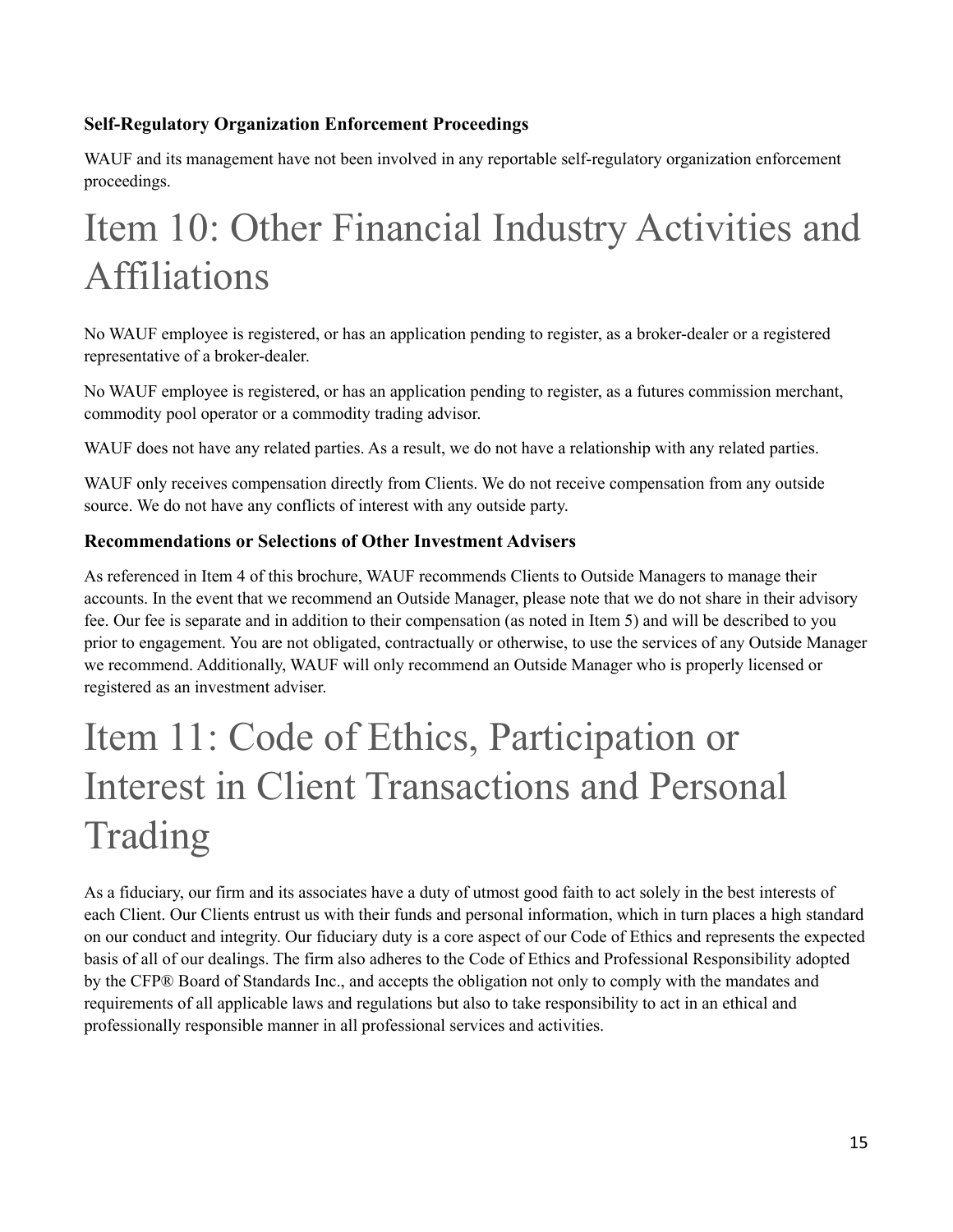#### **Code of Ethics Description**

This code does not attempt to identify all possible conflicts of interest, and literal compliance with each of its specific provisions will not shield associated persons from liability for personal trading or other conduct that violates a fiduciary duty to advisory Clients. A summary of the Code of Ethics' Principles is outlined below.

- Integrity Associated persons shall offer and provide professional services with integrity.
- Objectivity Associated persons shall be objective in providing professional services to Clients.
- Competence Associated persons shall provide services to Clients competently and maintain the necessary knowledge and skill to continue to do so in those areas in which they are engaged.
- Fairness Associated persons shall perform professional services in a manner that is fair and reasonable to Clients, principals, partners, and employers, and shall disclose conflict(s) of interest in providing such services.
- Confidentiality Associated persons shall not disclose confidential Client information without the specific consent of the Client unless in response to proper legal process, or as required by law.
- Professionalism Associated persons' conduct in all matters shall reflect the credit of the profession.
- Diligence Associated persons shall act diligently in providing professional services.

We periodically review and amend our Code of Ethics to ensure that it remains current, and we require all firm access persons to attest to their understanding of and adherence to the Code of Ethics at least annually. Our firm will provide a copy of its Code of Ethics to any Client or prospective Client upon request.

#### **Investment Recommendations Involving a Material Financial Interest and Conflicts of Interest**

Neither our firm, its associates or any related person is authorized to recommend to a Client or effect a transaction for a Client, involving any security in which our firm or a related person has a material financial interest, such as in the capacity as an underwriter, adviser to the issuer, etc.

#### **Advisory Firm Purchase of Same Securities Recommended to Clients and Conflicts of Interest**

Our firm and its "related persons" may buy or sell securities similar to, or different from, those we recommend to Clients for their accounts. In an effort to reduce or eliminate certain conflicts of interest involving the firm or personal trading, our policy may require that we restrict or prohibit associates' transactions in specific reportable securities transactions. Any exceptions or trading pre-clearance must be approved by the firm principal in advance of the transaction in an account, and we maintain the required personal securities transaction records per regulation.

#### **Trading Securities At/Around the Same Time as Client's Securities**

From time to time, our firm or its "related persons" may buy or sell securities for themselves at or around the same time as Clients. We will not trade non-mutual fund securities 5 days prior to the same security for Clients.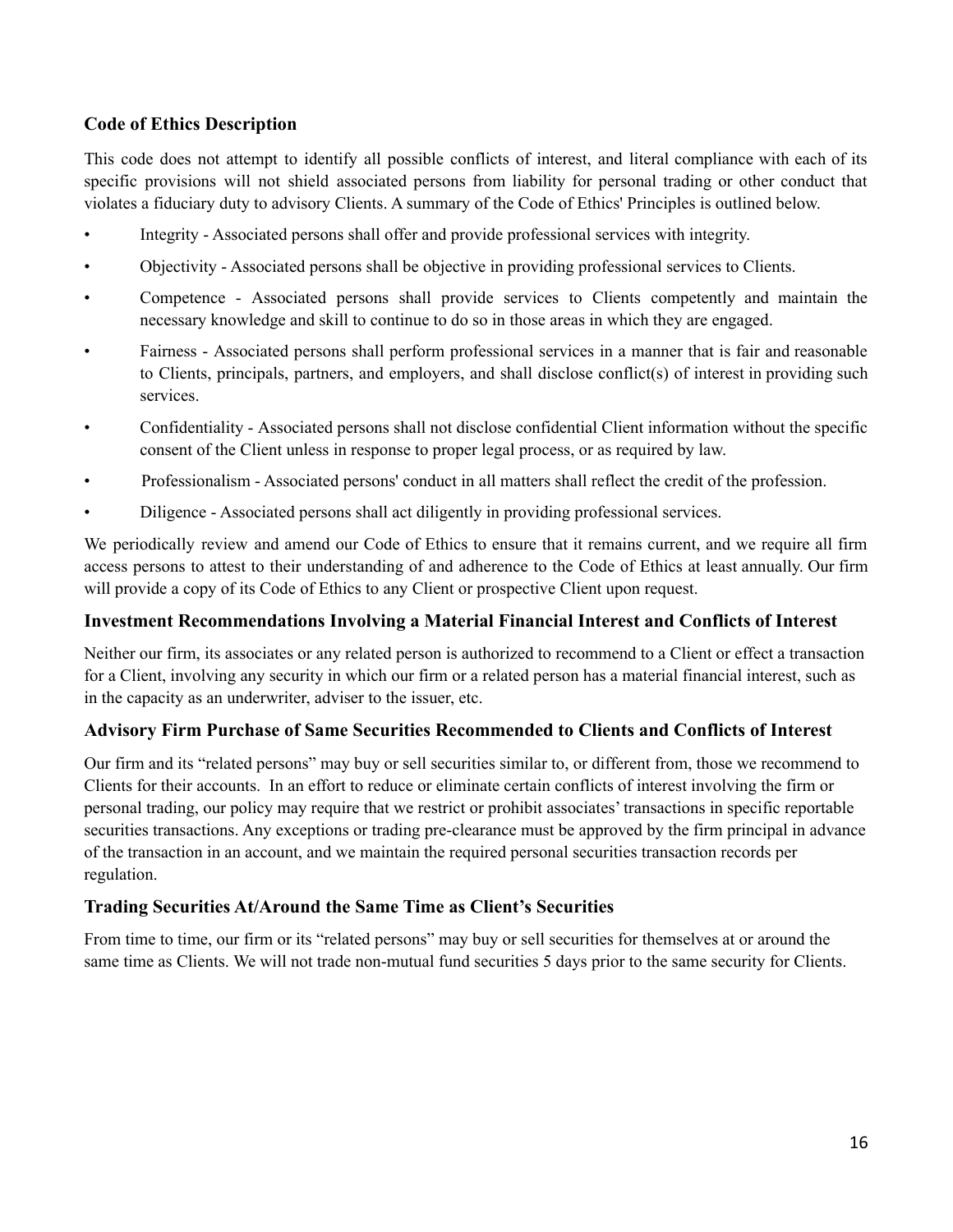## <span id="page-16-0"></span>Item 12: Brokerage Practices

#### **Factors Used to Select Custodians and/or Broker-Dealers**

What About Us Financial, LLC does not have any affiliation with Broker-Dealers. Specific custodian recommendations are made to the Client based on their need for such services. We recommend custodians based on the reputation and services provided by the firm.

#### **1. Research and Other Soft-Dollar Benefits**

We currently do not receive soft dollar benefits.

#### **2. Brokerage for Client Referrals**

We receive no referrals from a broker-dealer or third party in exchange for using that broker-dealer or third party.

#### **3. Clients Directing Which Broker/Dealer/Custodian to Use**

We do recommend a specific custodian for Clients to use, however, Clients may custody their assets at a custodian of their choice. Clients may also direct us to use a specific broker-dealer to execute transactions. By allowing Clients to choose a specific custodian, we may be unable to achieve the most favorable execution of Client transaction and this may cost Clients money over using a lower-cost custodian.

### **The Custodian and Brokers We Use (Charles Schwab & Co., Inc.)**

What About Us Financial, LLC ("we"/"our") does not maintain custody of your assets on which we advise, although we may be deemed to have custody of your assets if you give us authority to withdraw assets from your account (see Item 15 – Custody, below). Your assets must be maintained in an account at a "qualified custodian," generally a broker-dealer or bank. We recommend that our clients use Charles Schwab & Co., Inc. ("Schwab"), a registered broker-dealer, member SIPC, as the qualified custodian. We are independently owned and operated and are not affiliated with Schwab. Schwab will hold your assets in a brokerage account and buy and sell securities when we/you instruct them to. While we recommend that you use Schwab as custodian/ broker, you will decide whether to do so and will open your account with Schwab by entering into an account agreement directly with them. We do not open the account for you, although we may assist you in doing so. If you do not wish to place your assets with Schwab, then we cannot manage your account. Even though your account is maintained at Schwab, we can still use other brokers to execute trades for your account as described below (see "Your brokerage and custody costs")

#### How we select brokers/custodians

We seek to recommend a custodian/broker that will hold your assets and execute transactions on terms that are overall most advantageous when compared with other available providers and their services. We consider a wide range of factors, including:

- Combination of transaction execution services and asset custody services (generally without a separate fee for custody)
- Capability to execute, clear, and settle trades (buy and sell securities for your account)
- Capability to facilitate transfers and payments to and from accounts (wire transfers, check requests, bill payment, etc.)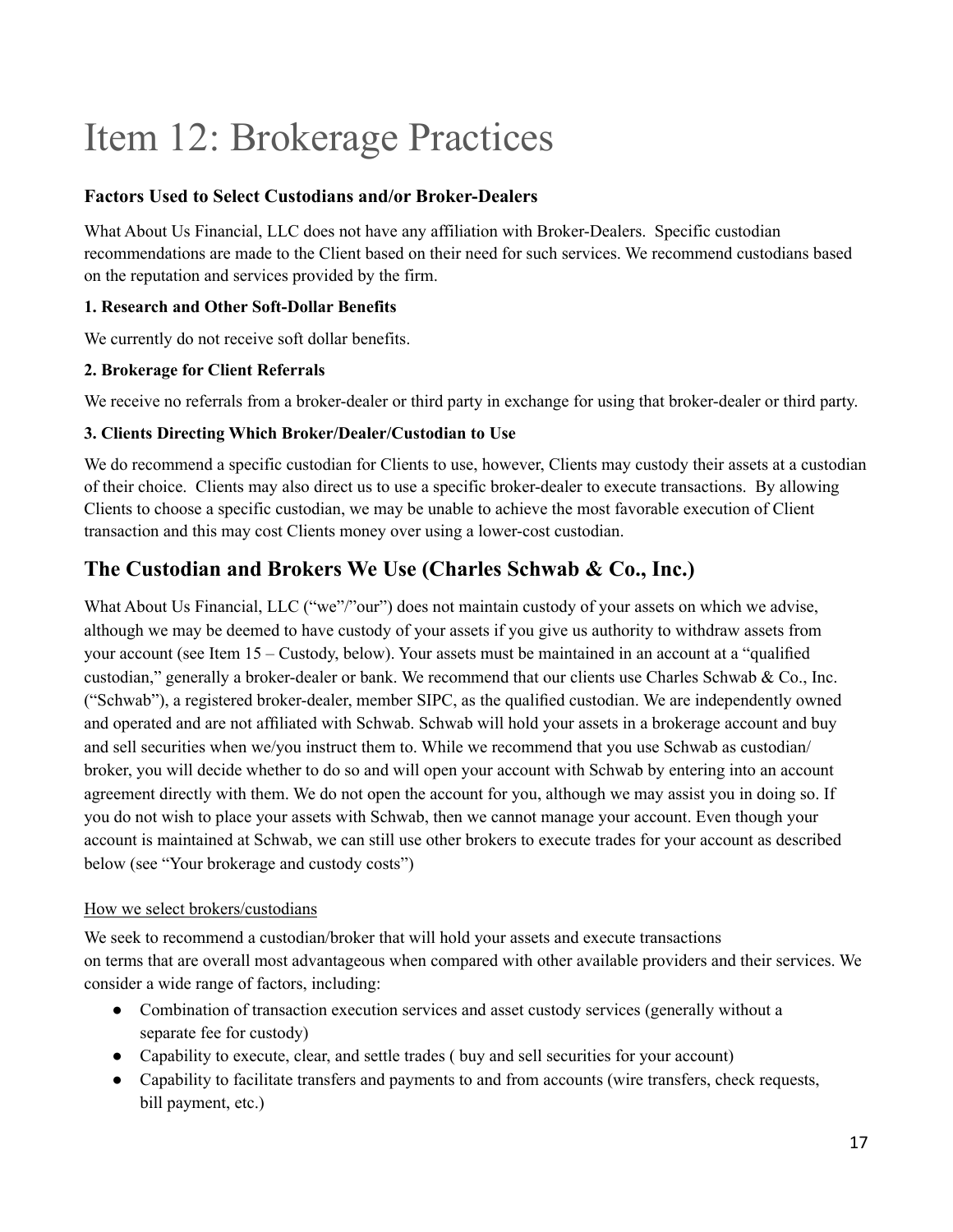- Breadth of available investment products (stocks, bonds, mutual funds, exchange-traded funds (ETFs), etc.)
- Availability of investment research and tools that assist us in making investment decisions
- Ouality of services
- Competitiveness of the price of those services (commission rates, margin interest rates, other fees, etc.) and willingness to negotiate the prices
- Reputation, financial strength, security and stability
- Prior service to us and our clients
- Availability of other products and services that benefit us, as discussed below (see "Products and services available to us from Schwab")

#### Your brokerage and custody costs

For our clients' accounts that Schwab maintains, Schwab generally does not charge you separately for custody services but is compensated by charging you commissions or other fees on trades that it executes or that settle into your Schwab account. Certain trades (for example, many mutual funds and ETFs) may not incur Schwab commissions or transaction fees. Schwab is also compensated by earning interest on the uninvested cash in your account in Schwab's Cash Features Program. We have determined that having Schwab execute trades is consistent with our duty to seek "best execution" of your trades. Best execution means the most favorable terms for a transaction based on all relevant factors, including those listed above (see "How we select brokers/custodians").

#### Products and services available to us from Schwab

Schwab Advisor Services<sup>™</sup> is Schwab's business serving independent investment advisory firms like us. They provide our clients and us with access to their institutional brokerage services (trading, custody, reporting and related services), many of which are not typically available to Schwab retail customers. Schwab also makes available various support services. Some of those services help us manage or administer our clients' accounts, while others help us manage and grow our business. Schwab's support services are generally available on an unsolicited basis (we don't have to request them) and at no charge to us. Following is a more detailed description of Schwab's support services:

#### Services That Benefit You.

Schwab's institutional brokerage services include access to a broad range of investment products, execution of securities transactions, and custody of client assets. The investment products available through Schwab include some to which we might not otherwise have access or that would require a significantly higher minimum initial investment by our clients. Schwab's services described in this paragraph generally benefit you and your account.

#### Services that may not directly benefit you.

Schwab also makes available to us other products and services that benefit us but may not directly benefit you or your account. These products and services assist us in managing and administering our clients' accounts. They include investment research, both Schwab's own and that of third parties. We may use this research to service all or a substantial number of our clients' accounts, including accounts not maintained at Schwab. In addition to investment research, Schwab also makes available software and other technology that: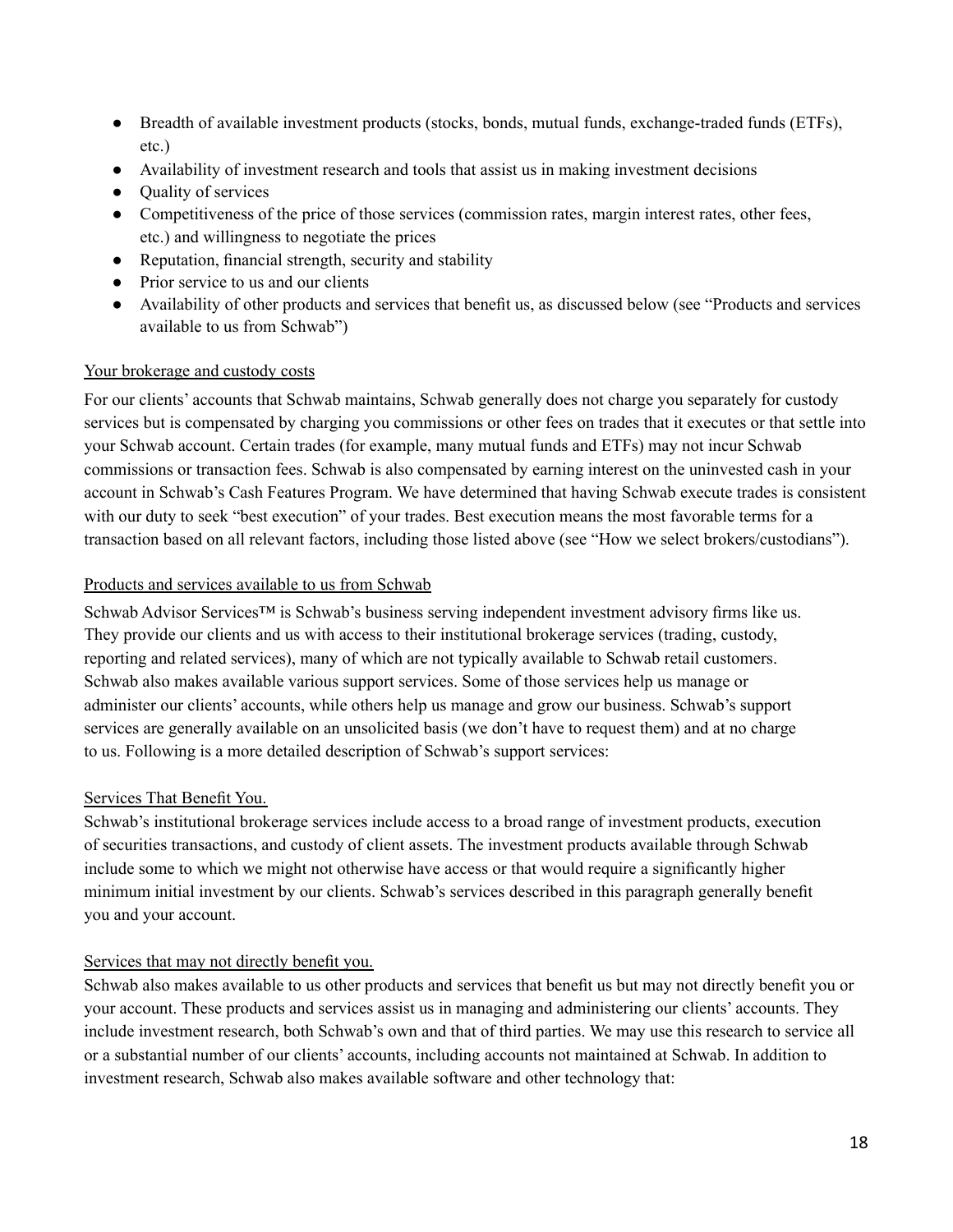- provide access to client account data (such as duplicate trade confirmations and account statements)
- facilitate trade execution and allocate aggregated trade orders for multiple client accounts
- provide pricing and other market data
- facilitate payment of our fees from our clients' accounts
- assist with back-office functions, recordkeeping, and client reporting

#### Services that generally benefit only us.

Schwab also offers other services intended to help us manage and further develop our business enterprise. These services include:

- Educational conferences and events
- Consulting on technology, compliance, legal, and business needs
- Publications and conferences on practice management and business succession

We recommend that you maintain your account with Schwab, based on our interest in receiving Schwab's services that benefit our business and Schwab's payment for services for which we would otherwise have to pay rather than based on your interest in receiving the best value in custody services and the most favorable execution of your transactions. This is a potential conflict of interest. We believe, however, that our selection of Schwab as custodian and broker is in the best interests of our clients. Our selection is primarily supported by the scope, quality, and price of Schwab's services (see "How we select brokers/ custodians") and not Schwab's services that benefit only us.

WAUF may also utilize for certain lower asset balance clients the Institutional Intelligent Portfolios™ Program platform sponsored by Schwab Wealth Investment Advisory, Inc. (the "Program" and "SWIA," respectively). SWIA is an unaffiliated SEC registered third party service provider which offers an electronic algorithms platform which ensures client portfolios are aligned with the client's investment objective and risk tolerance via model portfolios. Under this automated investment advisory program, trading and rebalancing is determined via an algorithm based on model portfolios created byWAUF, with cash flows and dividends used to keep the portfolio in balance. Also referred to as "robo-advisory services", SWIA providesWAUF with the technology platform to automate the management of portfolios of ETFs and mutual fund securities, provides sub-advisory services and acts in a discretionary capacity to the client's account. Any clients that use the Program will receive the SWIA Program Disclosure Brochure ("Program Disclosure Brochure") from SWIA which includes a more detailed description and additional information.

### **Aggregating (Block) Trading for Multiple Client Accounts**

Generally, we combine multiple orders for shares of the same securities purchased for advisory accounts we manage (this practice is commonly referred to as "block trading"). We will then distribute a portion of the shares to participating accounts in a fair and equitable manner. The distribution of the shares purchased is typically proportionate to the size of the account, but it is not based on account performance or the amount or structure of management fees. Subject to our discretion, regarding particular circumstances and market conditions, when we combine orders, each participating account pays an average price per share for all transactions and pays a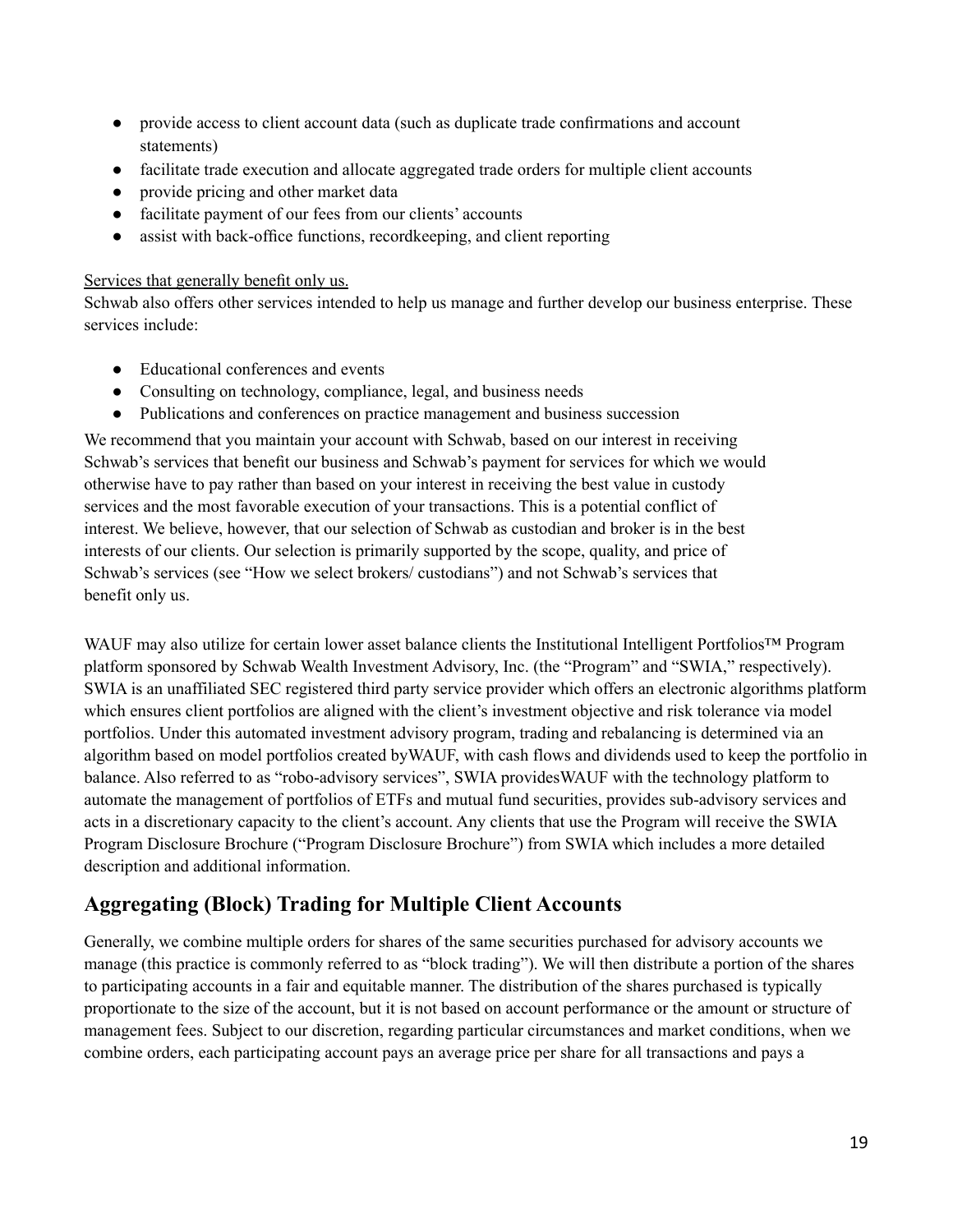proportionate share of all transaction costs. Accounts owned by our firm or persons associated with our firm may participate in block trading with your accounts; however, they will not be given preferential treatment.

Outside Managers used by WAUF may block Client trades at their discretion. Their specific practices are further discussed in their ADV Part 2A, Item 12.

## <span id="page-19-0"></span>Item 13: Review of Accounts

Client accounts with the Investment Management Service will be reviewed regularly on a quarterly basis by Carrie Cook, Founder and CCO. The account is reviewed with regards to the Client's investment policies and risk tolerance levels. Events that may trigger a special review would be unusual performance, additions or deletions of Client imposed restrictions, excessive draw-down, volatility in performance, or buy and sell decisions from the firm or per Client's needs.

Clients will receive trade confirmations from the broker(s) for each transaction in their accounts as well as monthly or quarterly statements and annual tax reporting statements from their custodian showing all activity in the accounts, such as receipt of dividends and interest.

WAUF will provide written reports to Investment Advisory Clients on an annual basis. We urge Clients to compare these reports against the account statements they receive from their custodian.

## <span id="page-19-1"></span>Item 14: Client Referrals and Other Compensation

We do not receive any economic benefit, directly or indirectly, from any third party for advice rendered to our Clients.

WAUF may engage independent solicitors to provide client referrals. If a client is referred to us by a solicitor, this practice is disclosed to the client in writing by the solicitor and WAUF pays the solicitor out of its own funds—specifically, WAUF generally pays the solicitor a portion of the advisory fees earned for managing the capital of the client or investor that was referred. The use of solicitors is strictly regulated under applicable federal and state law. WAUF's policy is to fully comply with the requirements of Rule 206(4)-3, under the Investment Advisers Act of 1940, as amended, and similar state rules, as applicable. Any solicitor utilized is independent of and unaffiliated with WAUF and there is no employee relationship between them. Solicitors do not supervise WAUF and have no responsibility for WAUF's management of client portfolios or WAUF's other advice or services. WAUF will not charge clients referred through a solicitor any fees or costs higher than its standard fee schedule offered to its clients. Information regarding additional or other fees paid directly or indirectly to a solicitor can be found in the corresponding Disclosure and Acknowledgement Form.

We receive an economic benefit from Schwab in the form of the support products and services it makes available to us and other independent investment advisors that have their clients maintain accounts at Schwab. These products and services, how they benefit us, and the related conflicts of interest are described above (see Item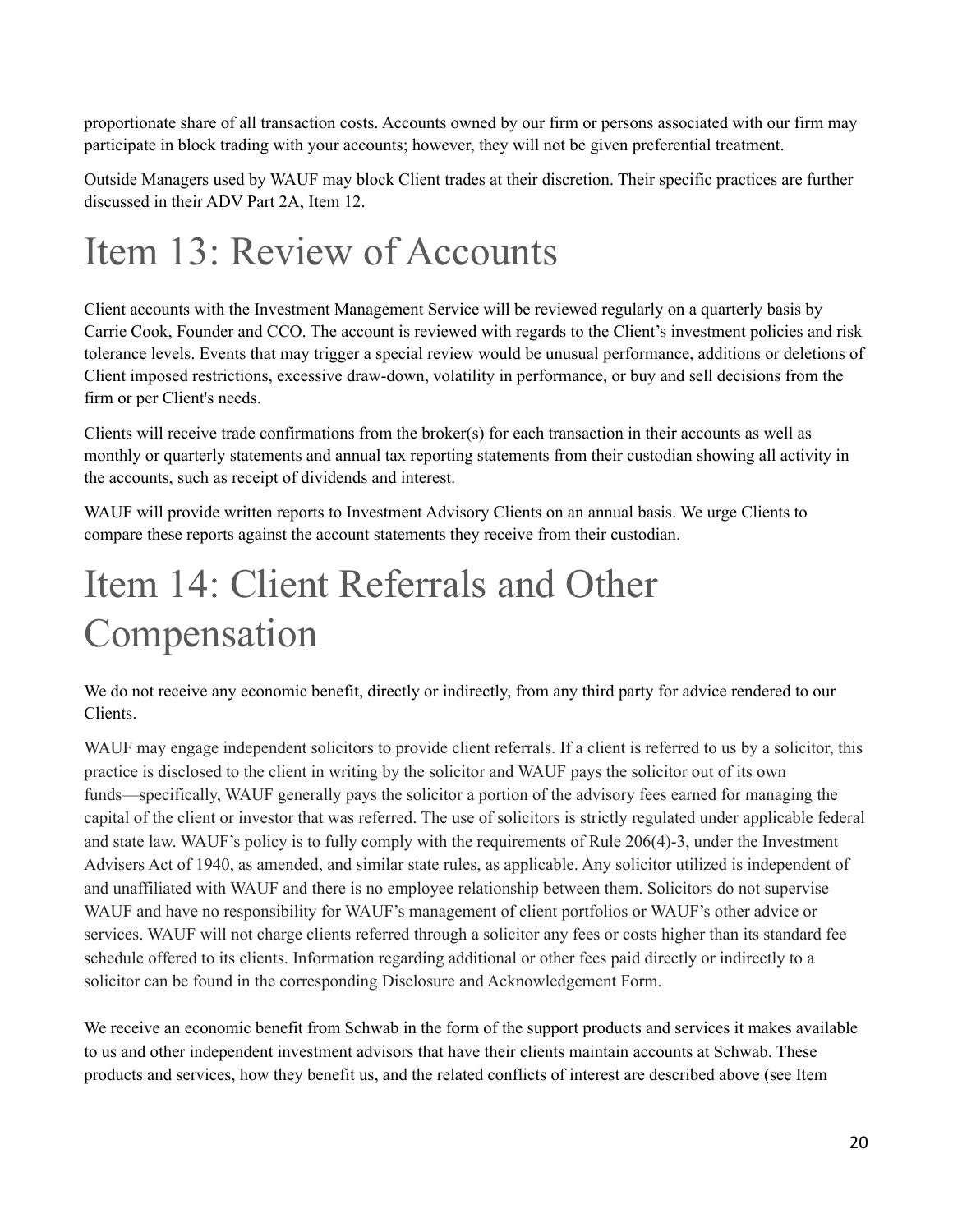12--Brokerage Practices). The availability of Schwab's products and services to us is not based on our giving particular investment advice, such as buying particular securities for our clients.

# <span id="page-20-0"></span>Item 15: Custody

All accounts are held by an independent Custodian selected by the client. With the exception of WAUF's ability to debit fees, and the ability to disburse or transfer certain funds to third parties pursuant to Standing Letters of Authorization executed by Clients, WAUF does not otherwise have custody of the assets in the account.

For Client accounts in which WAUF directly debits their advisory fee:

- i. WAUF will send a copy of its invoice to the custodian at the same time that it sends the Client a copy.
- ii. The custodian will send at least quarterly statements to the Client showing all disbursements for the account, including the amount of the advisory fee.
- iii. The Client will provide written authorization to WAUF, permitting them to be paid directly for their accounts held by the custodian.

WAUF can establish standing letters of instructions or other similar asset transfer authorization arrangements ("SLOA") with qualified custodians in order for us to disburse funds to accounts as specifically designated by the client. With a SLOA a client can typically authorize first-party and/or third-party transfers. If transfers are third‐party, WAUF adheres to the following 7 safeguards:

1. The client provides an instruction to the qualified custodian, in writing, that includes the client's signature, the third party's name, and either the third party's address or the third party's account number at a custodian to which the transfer should be directed.

2. The client authorizes WAUF, in writing, either on the qualified custodian's form or separately, to direct transfers to the third party either on a specified schedule or from time to time.

3. The client's qualified custodian performs appropriate verification of the instruction, such as a signature review or other method to verify the client's authorization, and provides a transfer of funds notice to the client promptly after each transfer.

4. The client has the ability to terminate or change the instruction to the client's qualified custodian.

5. WAUF has no authority or ability to designate or change the identity of the third party, the address, or any other information about the third party contained in the client's instruction.

6. WAUF maintains records showing that the third party is not a related party of WAUF or located at the same address as WAUF.

7. The client's qualified custodian sends the client, in writing, an initial notice confirming the instruction and an annual notice reconfirming the instruction.

WAUF complies with each of the requirements and conditions enumerated above. As such, WAUF is exempt from any third‐party examination or auditing requirements of those Client assets.

Under government regulations, we are deemed to have custody of your assets if you authorize us to instruct Schwab to deduct our advisory fees directly from your account. Schwab maintains atual custody of your assets. You will receive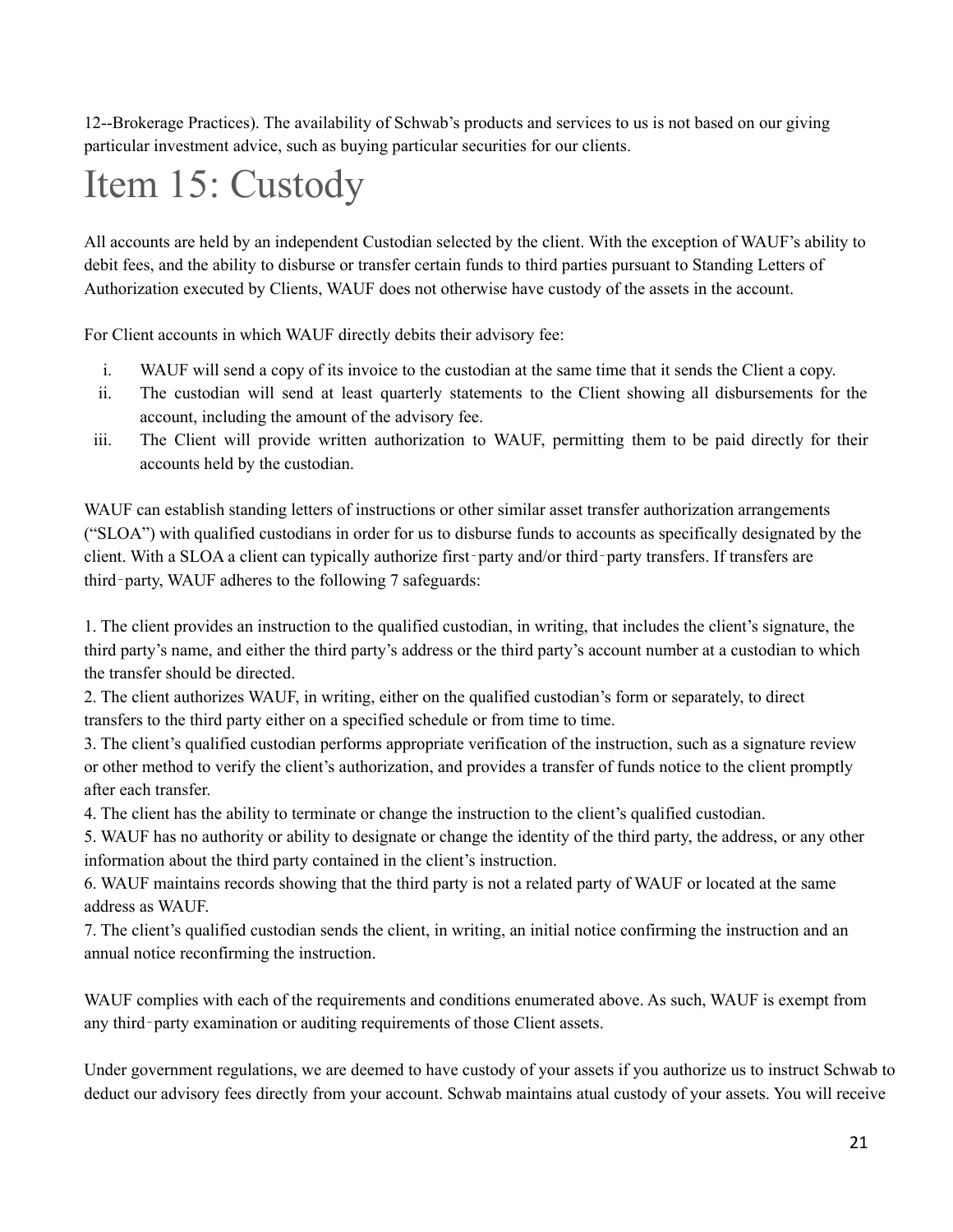account statements directly from Schwab at least quarterly. They will be sent to the email or postal mailing address you provided to Schwab. You should carefully review those statements promptly when you receive them. We also urge you to compare Schwab's account statements with the periodic reports you will receive from us. Our reports may vary from custodial statements based on accounting procedures, reporting dates, or valuation methodologies of certain securities.

## <span id="page-21-0"></span>Item 16: Investment Discretion

For those Client accounts where we provide Investment Management Services, we maintain discretion over Client accounts with respect to securities to be bought and sold and the amount of securities to be bought and sold. Investment discretion is explained to Clients in detail when an advisory relationship has commenced. At the start of the advisory relationship, the Client will execute a Limited Power of Attorney, which will grant our firm discretion over the account. Additionally, the discretionary relationship will be outlined in the advisory contract and signed by the Client.

## <span id="page-21-1"></span>Item 17: Voting Client Securities

WAUF does not vote Client proxies. Therefore, Clients maintain exclusive responsibility for: (1) voting proxies, and (2) acting on corporate actions pertaining to the Client's investment assets. The Client shall instruct the Client's qualified custodian to forward to the Client copies of all proxies and shareholder communications relating to the Client's investment assets. If the Client would like our opinion on a particular proxy vote, they may contact us at the number listed on the cover of this brochure.

In most cases, you will receive proxy materials directly from the account custodian. However, in the event we were to receive any written or electronic proxy materials, we would forward them directly to you by mail, unless you have authorized our firm to contact you by electronic mail, in which case, we would forward you any electronic solicitation to vote proxies.

## <span id="page-21-2"></span>Item 18: Financial Information

Registered Investment Advisers are required in this Item to provide you with certain financial information or disclosures about our financial condition. We have no financial commitment that impairs our ability to meet contractual and fiduciary commitments to Clients, and we have not been the subject of a bankruptcy proceeding.

We do not have custody of Client funds or securities or require or solicit prepayment of more than \$500 in fees per Client six months in advance.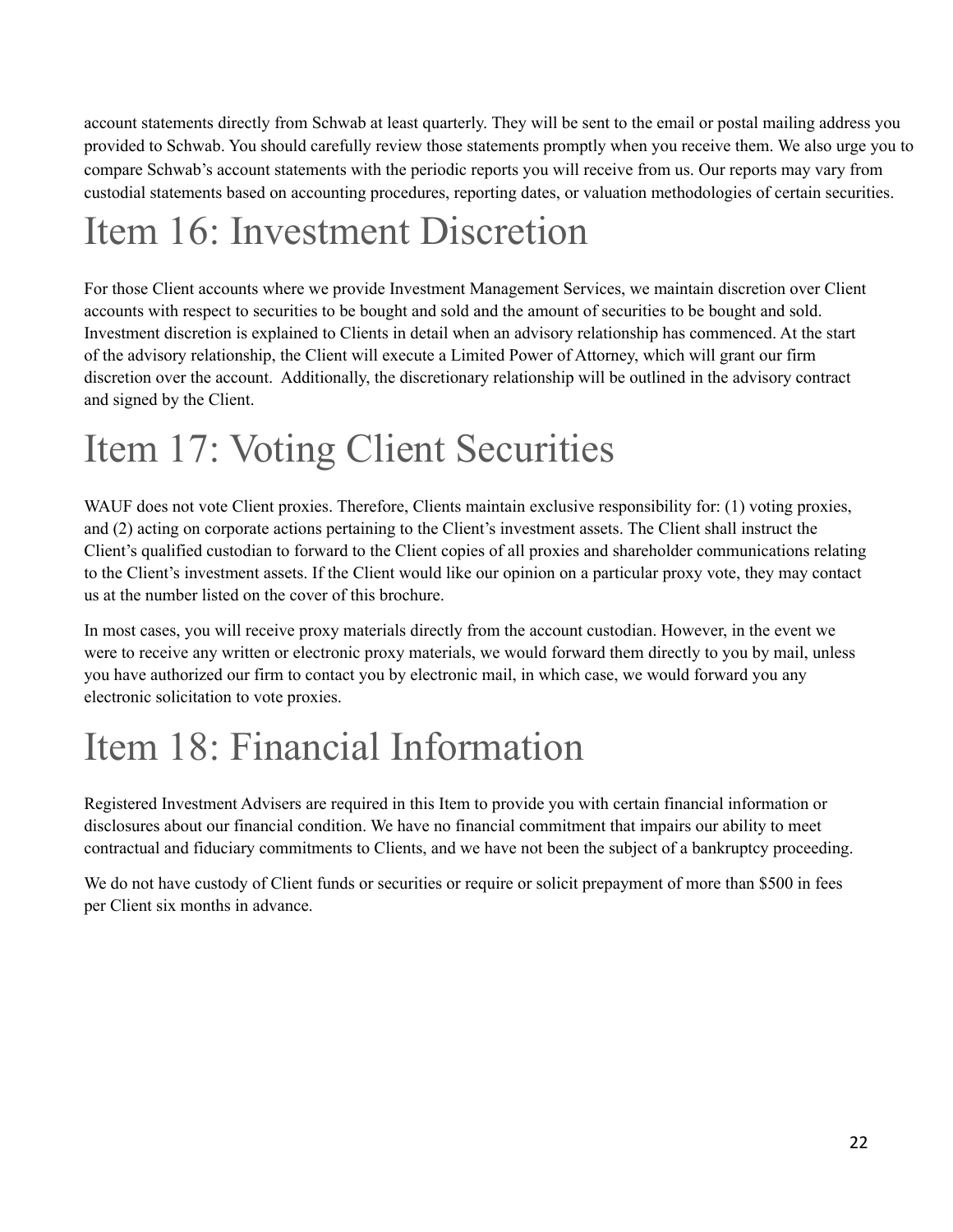## <span id="page-22-0"></span>Item 19: Requirements for State-Registered Advisers

## **Carolyn J. Cook, CFP ® , CRPC ® ("Carrie Cook")**

Born: 1970

### **Educational Background**

- Master of Business Administration (MBA), Wright State University
- Bachelor of Science in Business Administration, Central Michigan University
- Bachelor of Arts in Psychology, Central Michigan University

### **Business Experience**

- 01/2020– Present, What About Us Financial, LLC, Founder and CCO
- 01/2012 12/2019, Buckingham & Co., Wealth Advisor
- 08/2009 01/2012, Merrill Lynch, Pierce, Fenner & Smith, Financial Advisor
- 06/2008 08/2009, Wells Fargo Advisors, Financial Advisor

### **Professional Designations, Licensing & Exams**

**CFP (Certified Financial Planner)**®**:** The CERTIFIED FINANCIAL PLANNER™, CFP® and federally registered CFP (with flame design) marks (collectively, the "CFP® marks") are professional certification marks granted in the United States by Certified Financial Planner Board of Standards, Inc. ("CFP Board").

The CFP® certification is a voluntary certification; no federal or state law or regulation requires financial planners to hold CFP® certification. It is recognized in the United States and a number of other countries for its (1) high standard of professional education; (2) stringent code of conduct and standards of practice; and (3) ethical requirements that govern professional engagements with Clients. Currently, more than 71,000 individuals have obtained CFP® certification in the United States.

To attain the right to use the CFP® marks, an individual must satisfactorily fulfill the following requirements:

- Education Complete an advanced college-level course of study addressing the financial planning subject areas that CFP Board's studies have determined as necessary for the competent and professional delivery of financial planning services, and attain a Bachelor's Degree from a regionally accredited United States college or university (or its equivalent from a foreign university). CFP Board's financial planning subject areas include insurance planning and risk management, employee benefits planning, investment planning, income tax planning, retirement planning, and estate planning;
- Examination Pass the comprehensive CFP® Certification Examination. The examination includes case studies and Client scenarios designed to test one's ability to correctly diagnose financial planning issues and apply one's knowledge of financial planning to real-world circumstances;
- Experience Complete at least three years of full-time financial planning-related experience (or the equivalent, measured as 2,000 hours per year); and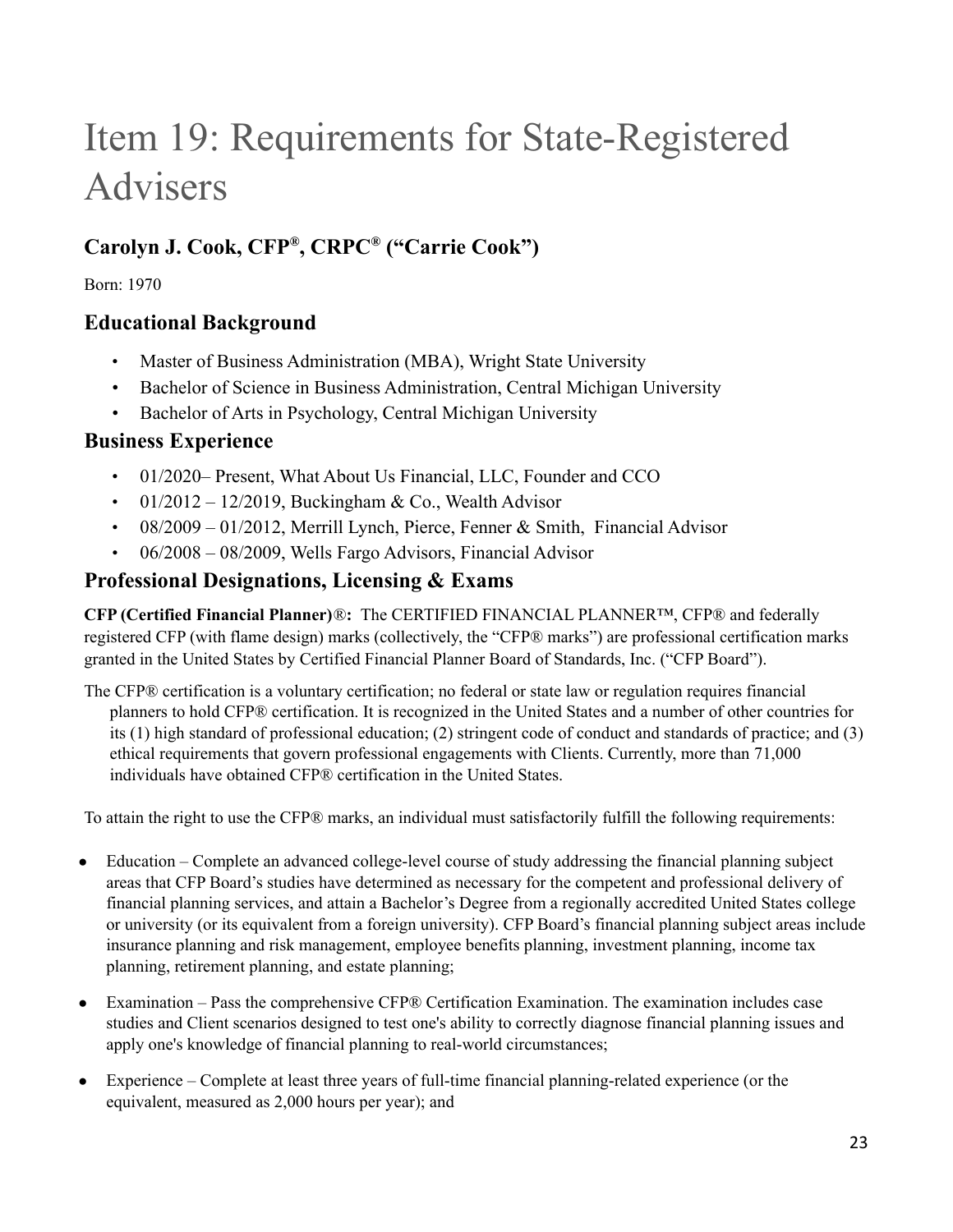● Ethics – Agree to be bound by CFP Board's *Standards of Professional Conduct*, a set of documents outlining the ethical and practice standards for CFP® professionals.

Individuals who become certified must complete the following ongoing education and ethics requirements in order to maintain the right to continue to use the CFP® marks:

- Continuing Education Complete 30 hours of continuing education hours every two years, including two hours on the *Code of Ethics* and other parts of the S*tandards of Professional Conduct*, to maintain competence and keep up with developments in the financial planning field; and
- Ethics Renew an agreement to be bound by the *Standards of Professional Conduct*. The *Standards* prominently require that CFP® professionals provide financial planning services at a fiduciary standard of care. This means CFP® professionals must provide financial planning services in the best interests of their Clients.
- CFP® professionals who fail to comply with the above standards and requirements may be subject to CFP Board's enforcement process, which could result in suspension or permanent revocation of their CFP® certification.
- **Chartered Retirement Planning Counselor**℠ **(CRPC ® ):** Individuals who hold the CRPC® designation have completed a course of study encompassing pre- and post-retirement needs, asset management, estate planning and the entire retirement planning process using models and techniques from real client situations. Additionally, individuals must pass an end-of-course examination that tests their ability to synthesize complex concepts and apply theoretical concepts to real-life situations. All designees have agreed to adhere to Standards of Professional Conduct and are subject to a disciplinary process. Designees renew their designation every two-years by completing 16 hours of continuing education, reaffirming adherence to the Standards of Professional Conduct and complying with self-disclosure requirements.

### **Other Business Activities**

Carrie Cook is not involved with outside business activities.

### **Performance-Based Fees**

WAUF is not compensated by performance-based fees.

### **Material Disciplinary Disclosures**

No management person at What About Us Financial, LLC has ever been involved in an arbitration claim of any kind or been found liable in a civil, self-regulatory organization, or administrative proceeding.

### **Material Relationships That Management Persons Have With Issuers of Securities**

What About Us Financial, LLC, nor Carrie Cook, have any relationship or arrangement with issuers of securities.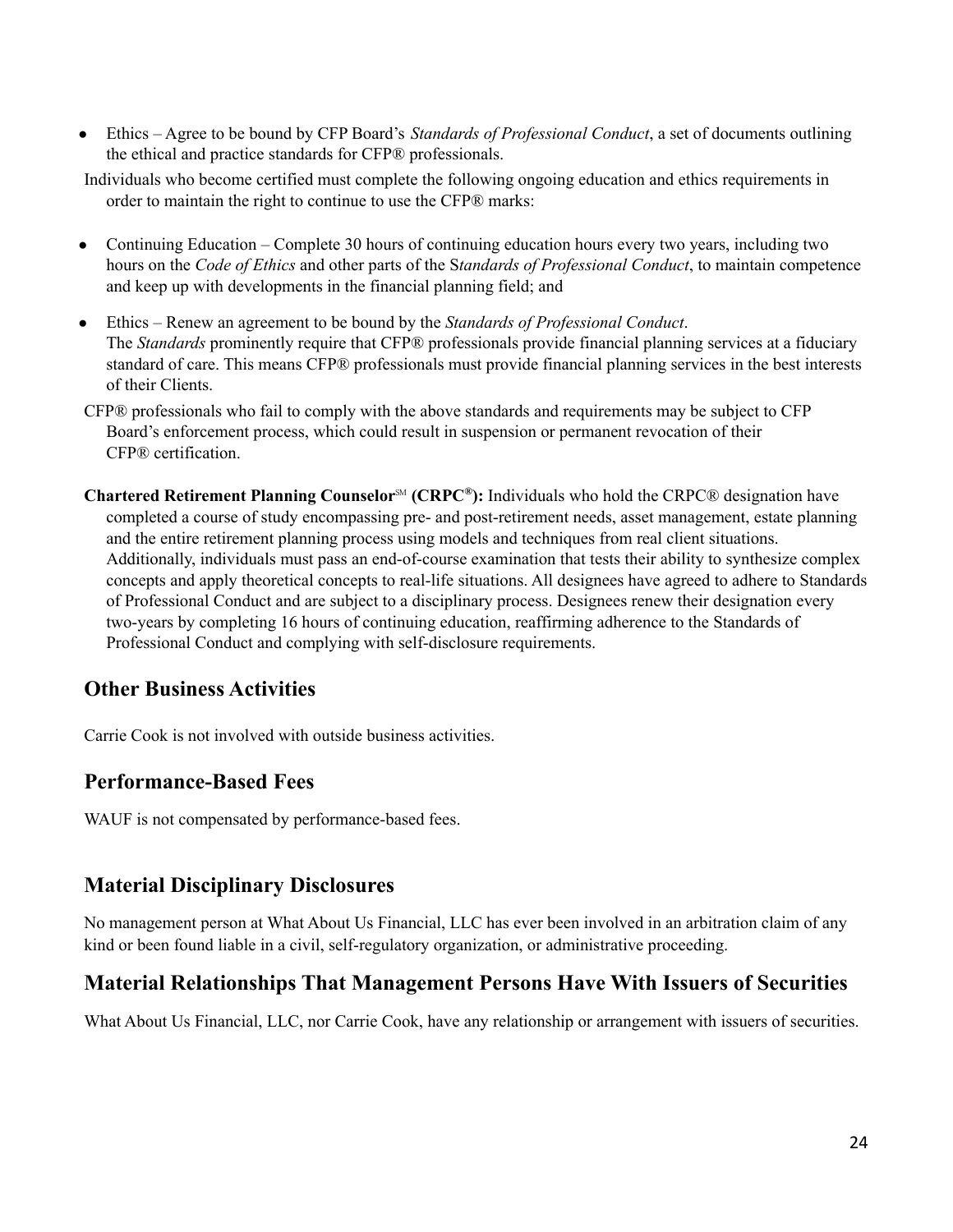### **Additional Compensation**

Carrie Cook does not receive any economic benefit from any person, company, or organization, in exchange for providing Clients advisory services through WAUF.

### **Supervision**

Carrie Cook, as Founder and Chief Compliance Officer of WAUF, is responsible for supervision. She may be contacted at the phone number on this brochure supplement.

### **Requirements for State Registered Advisers**

Carrie Cook has NOT been involved in an arbitration, civil proceeding, self-regulatory proceeding, administrative proceeding, or a bankruptcy petition.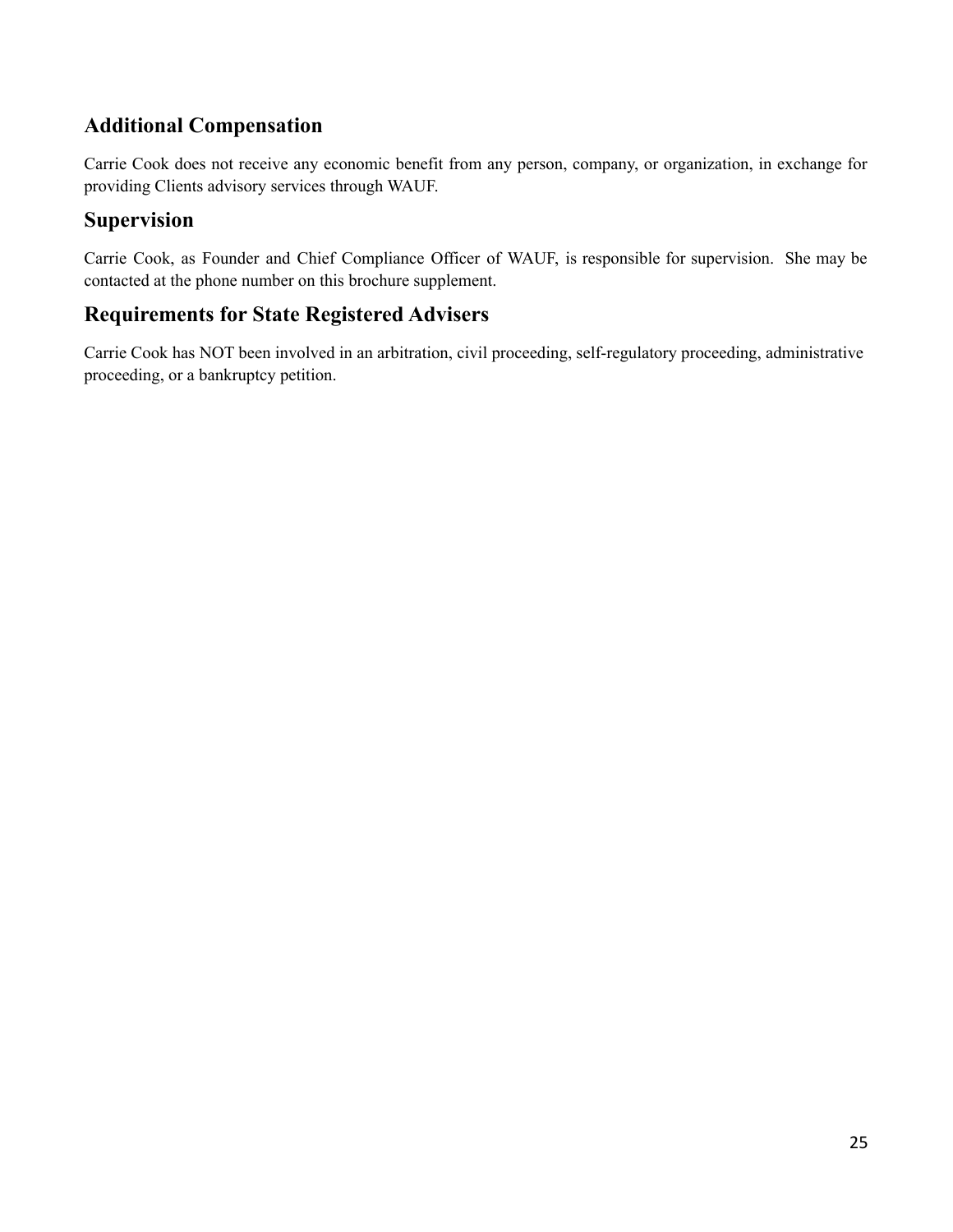## What About Us Financial, LLC

1851 Sugar Run Trl Bellbrook, OH 45305 (937) 620-1167

Dated June 16, 2022

Form ADV Part 2B – Brochure Supplement

## <span id="page-25-0"></span>*For* **Carolyn J. Cook, CFP ® , CRPC ® ("Carrie Cook") Individual CRD# 5278356**

## Founder and Chief Compliance Officer

This brochure supplement provides information about Carrie Cook that supplements the What About Us Financial, LLC ("WAUF") brochure. A copy of that brochure precedes this supplement. Please contact Carrie Cook if the WAUF brochure is not included with this supplement or if you have any questions about the contents of this supplement.

Additional information about Carrie Cook is available on the SEC's website at [www.adviserinfo.sec.gov](http://www.adviserinfo.sec.gov) which can be found using the identification number, 5278356.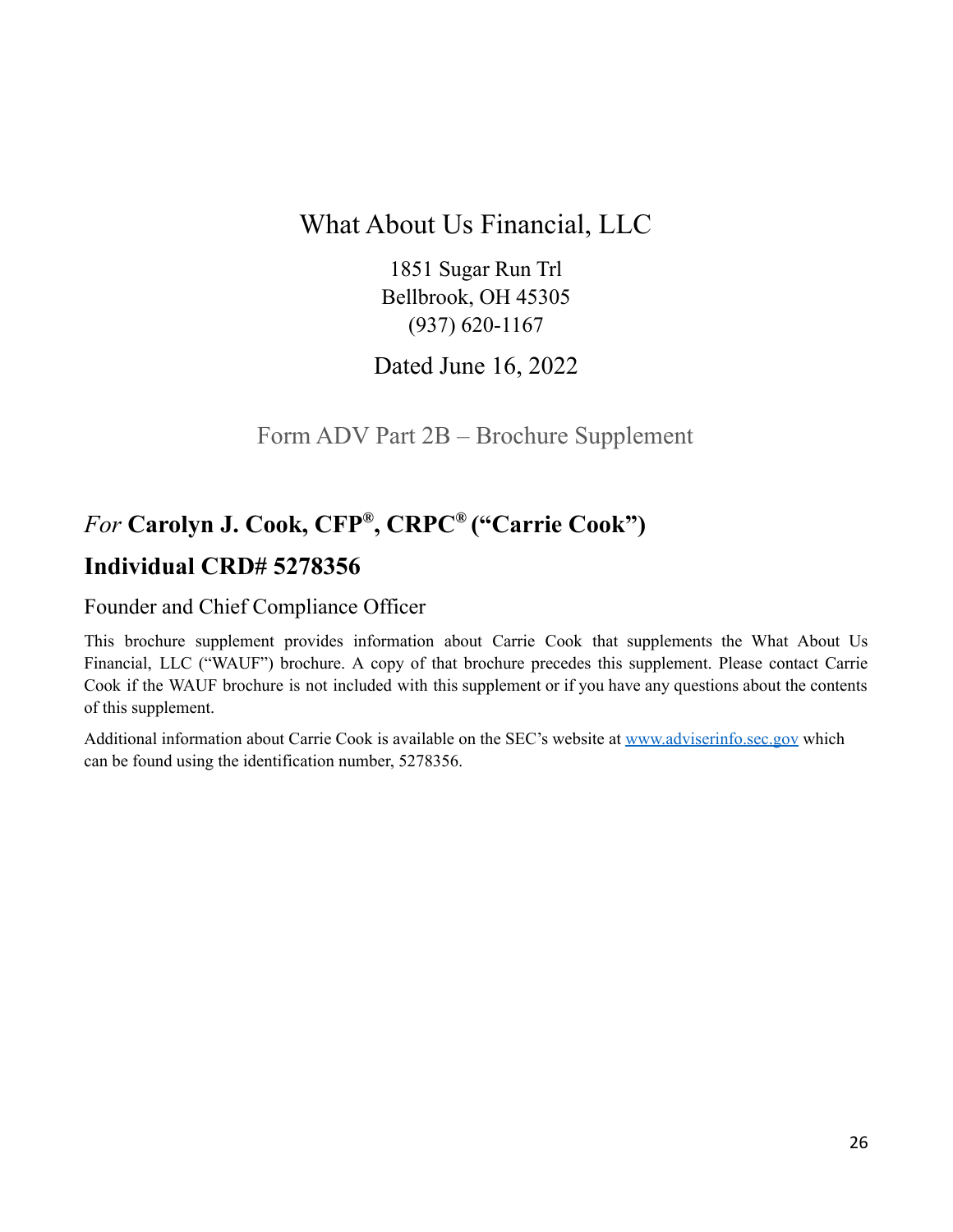## Item 2: Educational Background and Business Experience

## **Carolyn J. Cook, CFP ® , CRPC ® ("Carrie Cook")**

### Born: 1970

### **Educational Background**

- Master of Business Administration (MBA), Wright State University
- Bachelor of Science in Business Administration, Central Michigan University
- Bachelor of Arts in Psychology, Central Michigan University

### **Business Experience**

- 01/2020– Present, What About Us Financial, LLC, Founder and CCO
- 01/2012 12/2019, Buckingham & Co., Wealth Advisor
- 08/2009 01/2012, Merrill Lynch, Pierce, Fenner & Smith, Financial Advisor
- 06/2008 08/2009, Wells Fargo Advisors, Financial Advisor

### **Professional Designations, Licensing & Exams**

- **CFP (Certified Financial Planner)**®**:** The CERTIFIED FINANCIAL PLANNER™, CFP® and federally registered CFP (with flame design) marks (collectively, the "CFP® marks") are professional certification marks granted in the United States by Certified Financial Planner Board of Standards, Inc. ("CFP Board").
- The CFP® certification is a voluntary certification; no federal or state law or regulation requires financial planners to hold CFP® certification. It is recognized in the United States and a number of other countries for its (1) high standard of professional education; (2) stringent code of conduct and standards of practice; and (3) ethical requirements that govern professional engagements with Clients. Currently, more than 71,000 individuals have obtained CFP® certification in the United States.

To attain the right to use the CFP® marks, an individual must satisfactorily fulfill the following requirements:

- Education Complete an advanced college-level course of study addressing the financial planning subject areas that CFP Board's studies have determined as necessary for the competent and professional delivery of financial planning services, and attain a Bachelor's Degree from a regionally accredited United States college or university (or its equivalent from a foreign university). CFP Board's financial planning subject areas include insurance planning and risk management, employee benefits planning, investment planning, income tax planning, retirement planning, and estate planning;
- Examination Pass the comprehensive CFP® Certification Examination. The examination includes case studies and Client scenarios designed to test one's ability to correctly diagnose financial planning issues and apply one's knowledge of financial planning to real-world circumstances;
- Experience Complete at least three years of full-time financial planning-related experience (or the equivalent, measured as 2,000 hours per year); and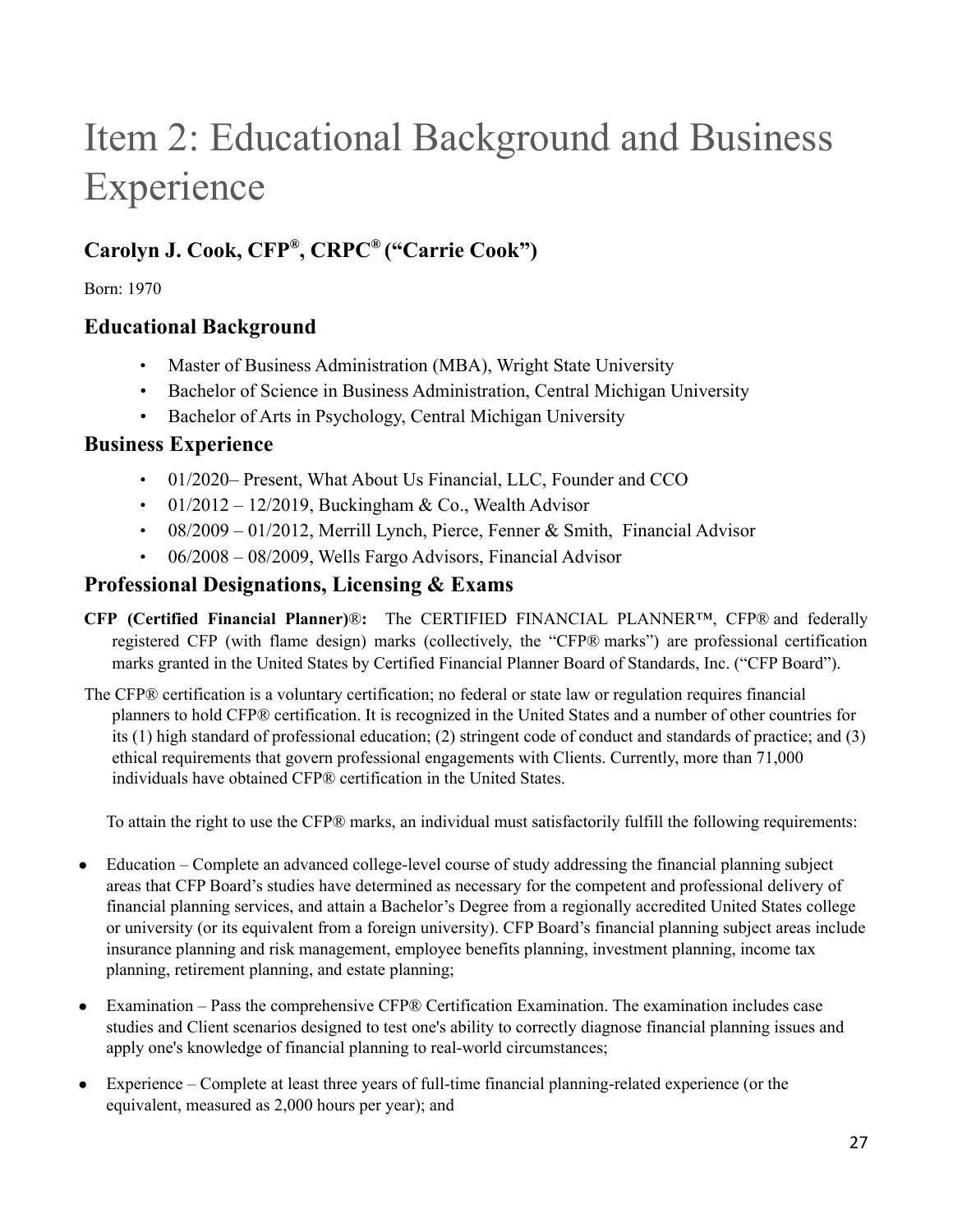● Ethics – Agree to be bound by CFP Board's *Standards of Professional Conduct*, a set of documents outlining the ethical and practice standards for CFP® professionals.

Individuals who become certified must complete the following ongoing education and ethics requirements in order to maintain the right to continue to use the CFP® marks:

- Continuing Education Complete 30 hours of continuing education hours every two years, including two hours on the *Code of Ethics* and other parts of the S*tandards of Professional Conduct*, to maintain competence and keep up with developments in the financial planning field; and
- Ethics Renew an agreement to be bound by the *Standards of Professional Conduct*. The *Standards* prominently require that CFP® professionals provide financial planning services at a fiduciary standard of care. This means CFP® professionals must provide financial planning services in the best interests of their Clients.
- CFP® professionals who fail to comply with the above standards and requirements may be subject to CFP Board's enforcement process, which could result in suspension or permanent revocation of their CFP® certification.
- **Chartered Retirement Planning Counselor**℠ **(CRPC ® ):** Individuals who hold the CRPC® designation have completed a course of study encompassing pre- and post-retirement needs, asset management, estate planning and the entire retirement planning process using models and techniques from real client situations. Additionally, individuals must pass an end-of-course examination that tests their ability to synthesize complex concepts and apply theoretical concepts to real-life situations. All designees have agreed to adhere to Standards of Professional Conduct and are subject to a disciplinary process. Designees renew their designation every two-years by completing 16 hours of continuing education, reaffirming adherence to the Standards of Professional Conduct and complying with self-disclosure requirements.

## Item 3: Disciplinary Information

No management person at What About Us Financial, LLC has ever been involved in an arbitration claim of any kind or been found liable in a civil, self-regulatory organization, or administrative proceeding.

## Item 4: Other Business Activities

Carrie Cook is not involved with outside business activities.

## Item 5: Additional Compensation

Carrie Cook does not receive any economic benefit from any person, company, or organization, in exchange for providing Clients advisory services through WAUF.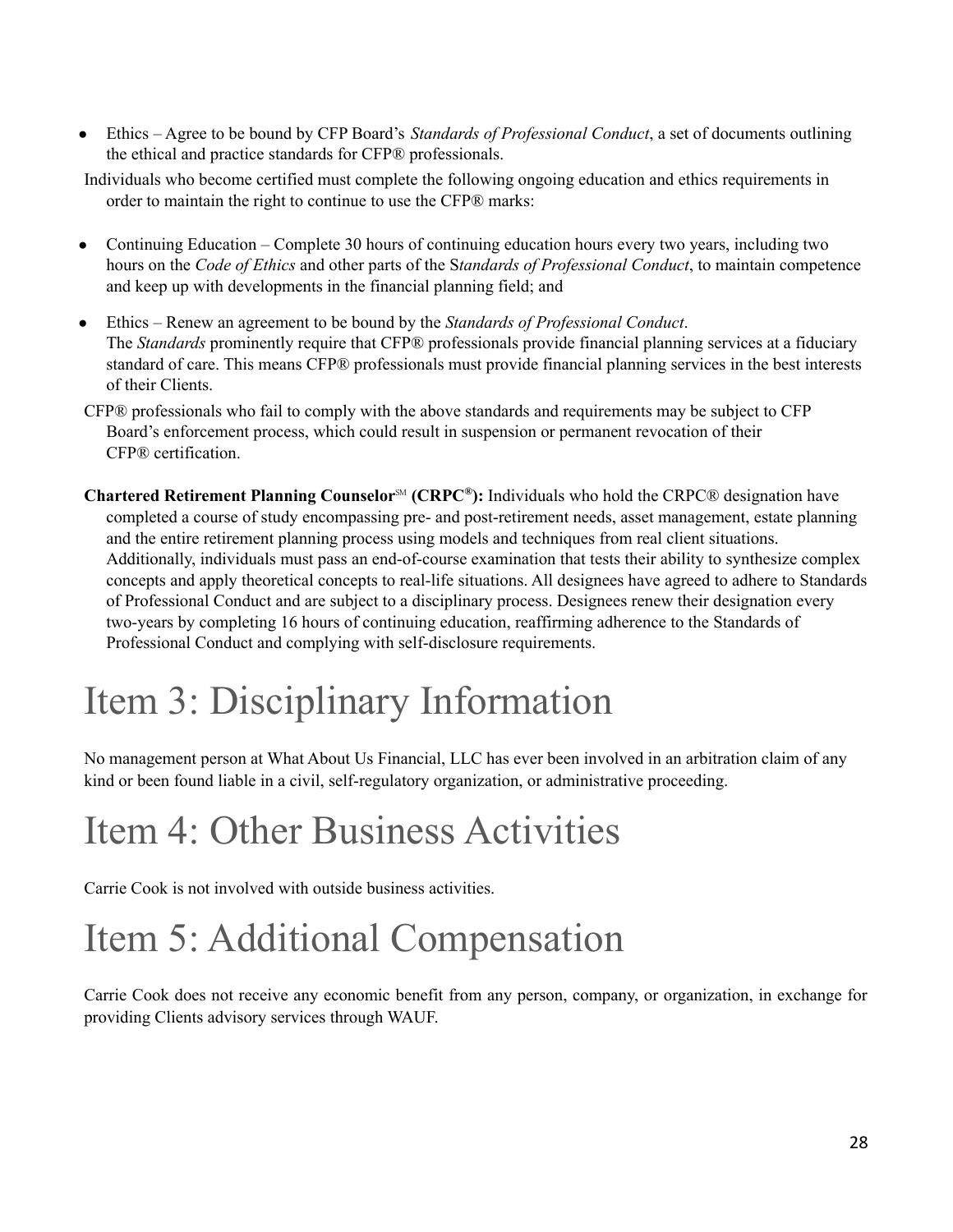## Item 6: Supervision

Carrie Cook, as Founder and Chief Compliance Officer of WAUF, is responsible for supervision. She may be contacted at the phone number on this brochure supplement.

## Item 7: Requirements for State Registered Advisers

Carrie Cook has NOT been involved in an arbitration, civil proceeding, self-regulatory proceeding, administrative proceeding, or a bankruptcy petition.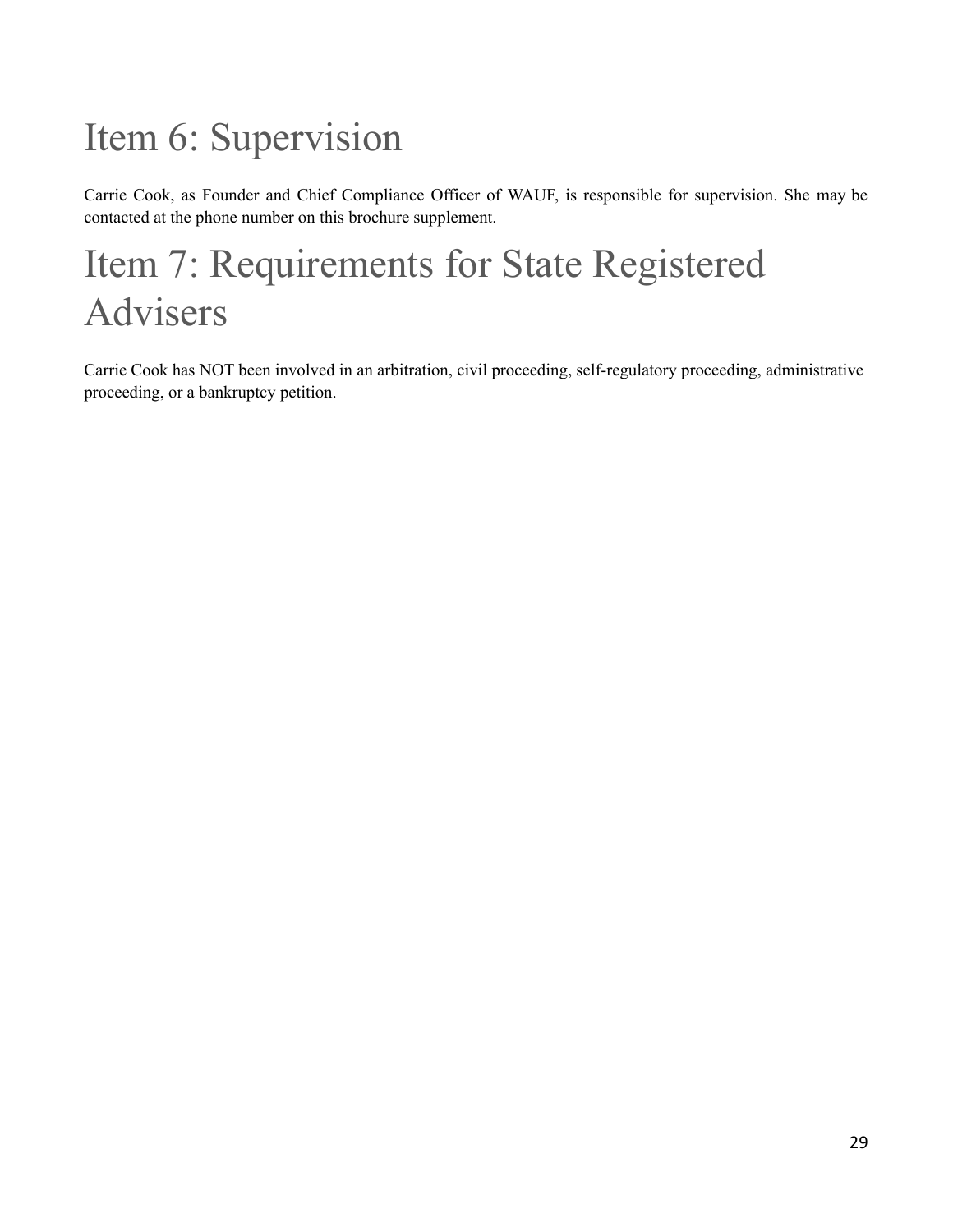## What About Us Financial, LLC

1851 Sugar Run Trl Bellbrook, OH 45305 (937) 620-1167

Dated June 16, 2022

Form ADV Part 2B – Brochure Supplement

## <span id="page-29-0"></span>**Austin Barnard - Individual CRD# 7494710**

### Financial Advisor

This brochure supplement provides information about Austin Barnard that supplements the What About Us Financial, LLC ("WAUF") brochure. A copy of that brochure precedes this supplement. Please contact Carrie Cook if the WAUF brochure is not included with this supplement or if you have any questions about the contents of this supplement.

Additional information about Austin Barnard is available on the SEC's website at [www.adviserinfo.sec.gov](http://www.adviserinfo.sec.gov) which can be found using the identification number, 7494710.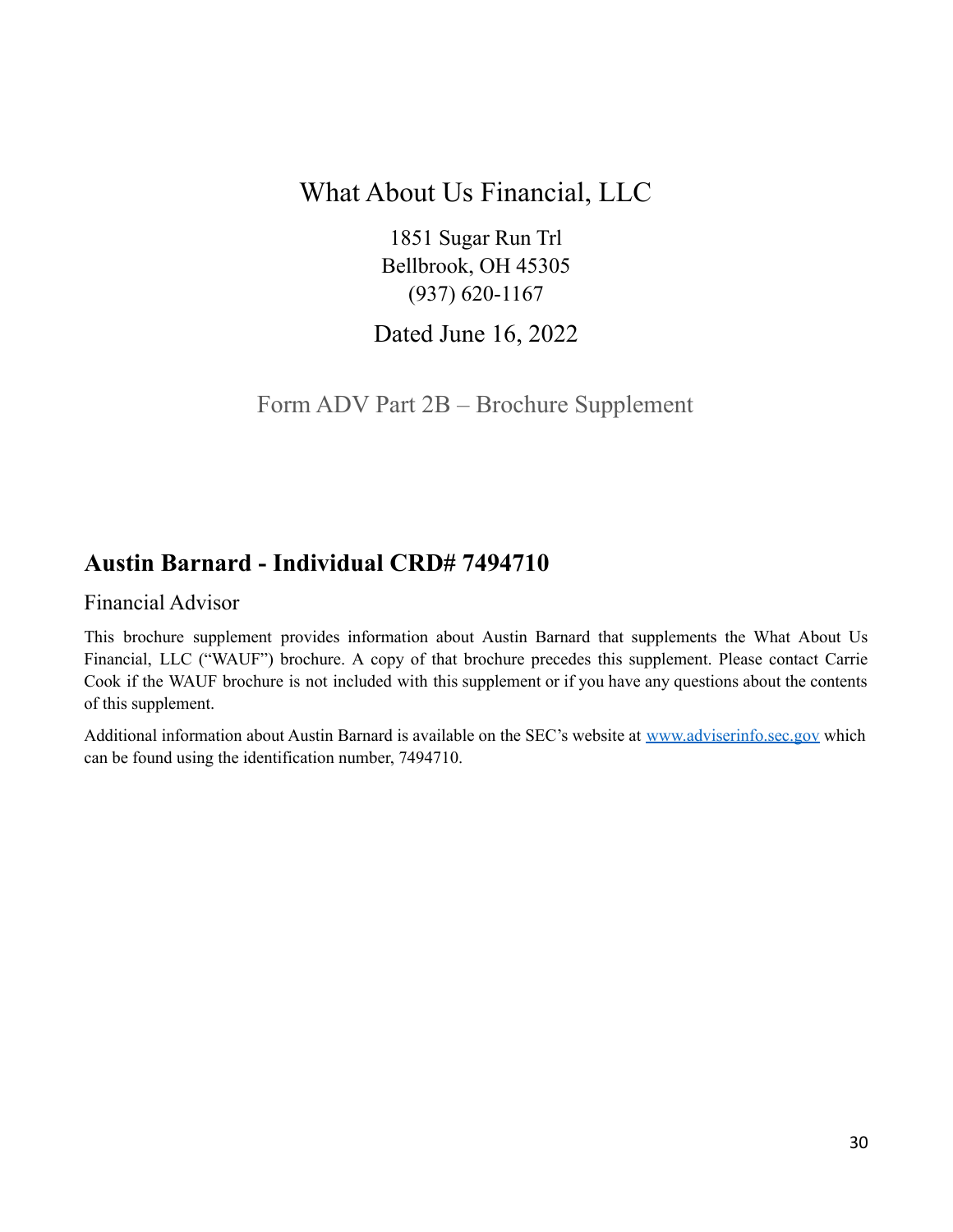## Item 2: Educational Background and Business Experience

## **Austin Barnard**

Born: 1995

## **Educational Background**

• 2017 - B.A. in Psychology & Russian Language, Ohio University

## **Business Experience**

- 06/2022 Present, What About Us Financial, LLC, Financial Advisor
- 10/2021–06/2022, What About Us Financial, LLC, Paraplanner
- 08/2017 09/2021, Arrow Electronics, Inside Sales Representative
- 05/2017 08/2017, The Blue Bench, Fundraiser
- 08/2013 05/2017, Ohio University, Full-Time Student

## **Professional Designations, Licensing & Exams**

Series 65 Exam - Passed August 16, 2021

# Item 3: Disciplinary Information

No management person at What About Us Financial, LLC has ever been involved in an arbitration claim of any kind or been found liable in a civil, self-regulatory organization, or administrative proceeding.

# Item 4: Other Business Activities

Austin Barnard is not involved with outside business activities.

# Item 5: Additional Compensation

Austin Barnard does not receive any economic benefit from any person, company, or organization, in exchange for providing Clients advisory services through WAUF.

# Item 6: Supervision

Carrie Cook, as Founder and Chief Compliance Officer of WAUF, is responsible for supervision. She may be contacted at the phone number on this brochure supplement.